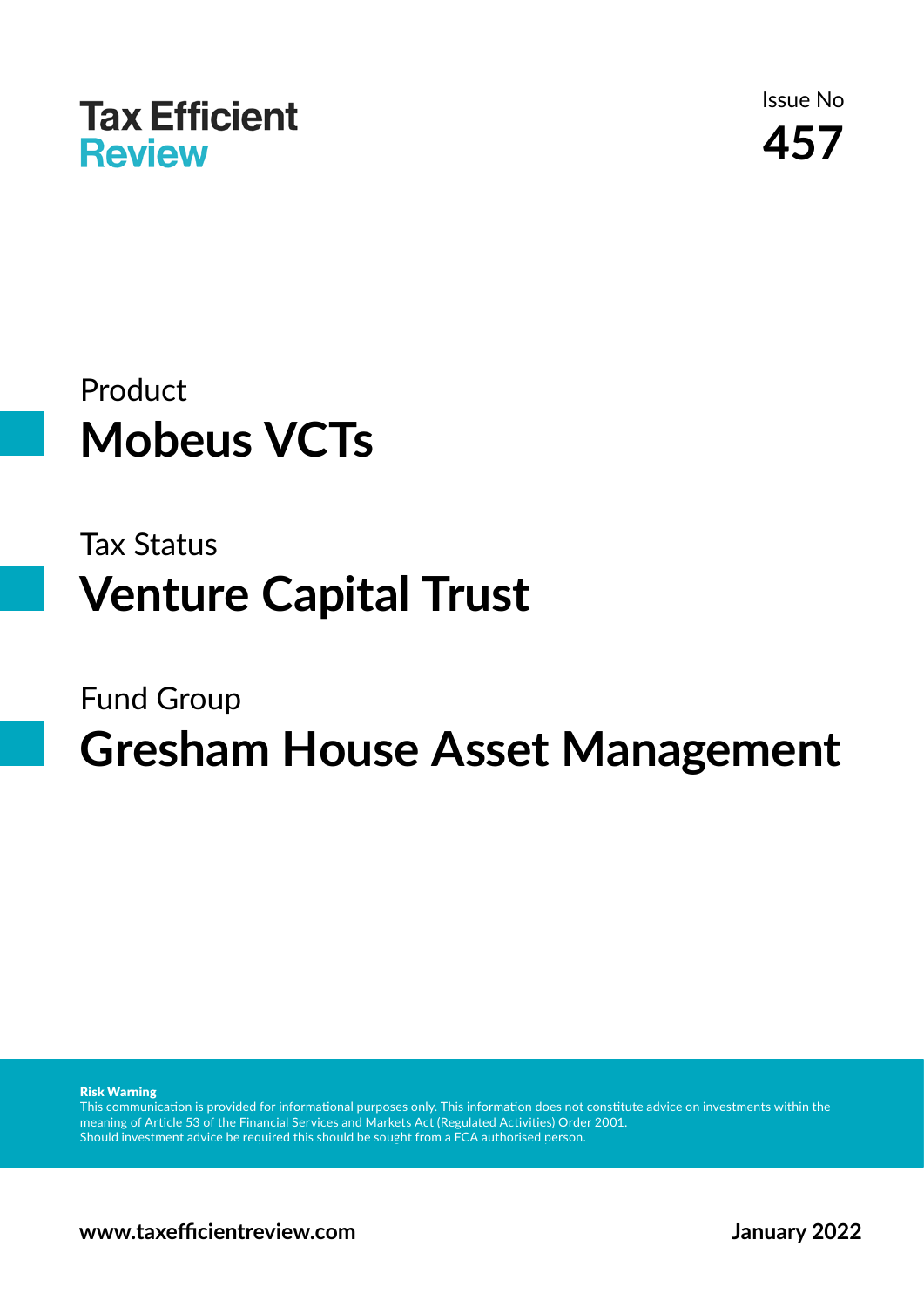Tax Efficient Review is published by Tax Efficient Review Ltd 35 The Park London NW11 7ST Tel: +44 (0)20 8458 9003 www.taxefficientreview.com

Copyright © 2022 Tax Efficient Review Ltd. All Rights Reserved. The information, data and opinions ("Information") expressed and contained herein: (1) are proprietary to Tax Efficient Review Ltd and/or its content providers and are not intended to represent investment advice or recommendation to buy or sell any security; (2) may not normally be copied or distributed without express license to do so; and (3) are not warranted to be accurate, complete or timely. Tax Efficient Review Ltd reserves its rights to charge for access to these reports. Tax Efficient Review Ltd is not responsible for any damages or losses arising from any use of the reports or the Information contained therein.

The copyright in this publication belongs to Tax Efficient Review Ltd, all rights reserved, and for a fee the author has granted Gresham House Asset Management Ltd an unlimited non-exclusive and royalty free licence to use the publication.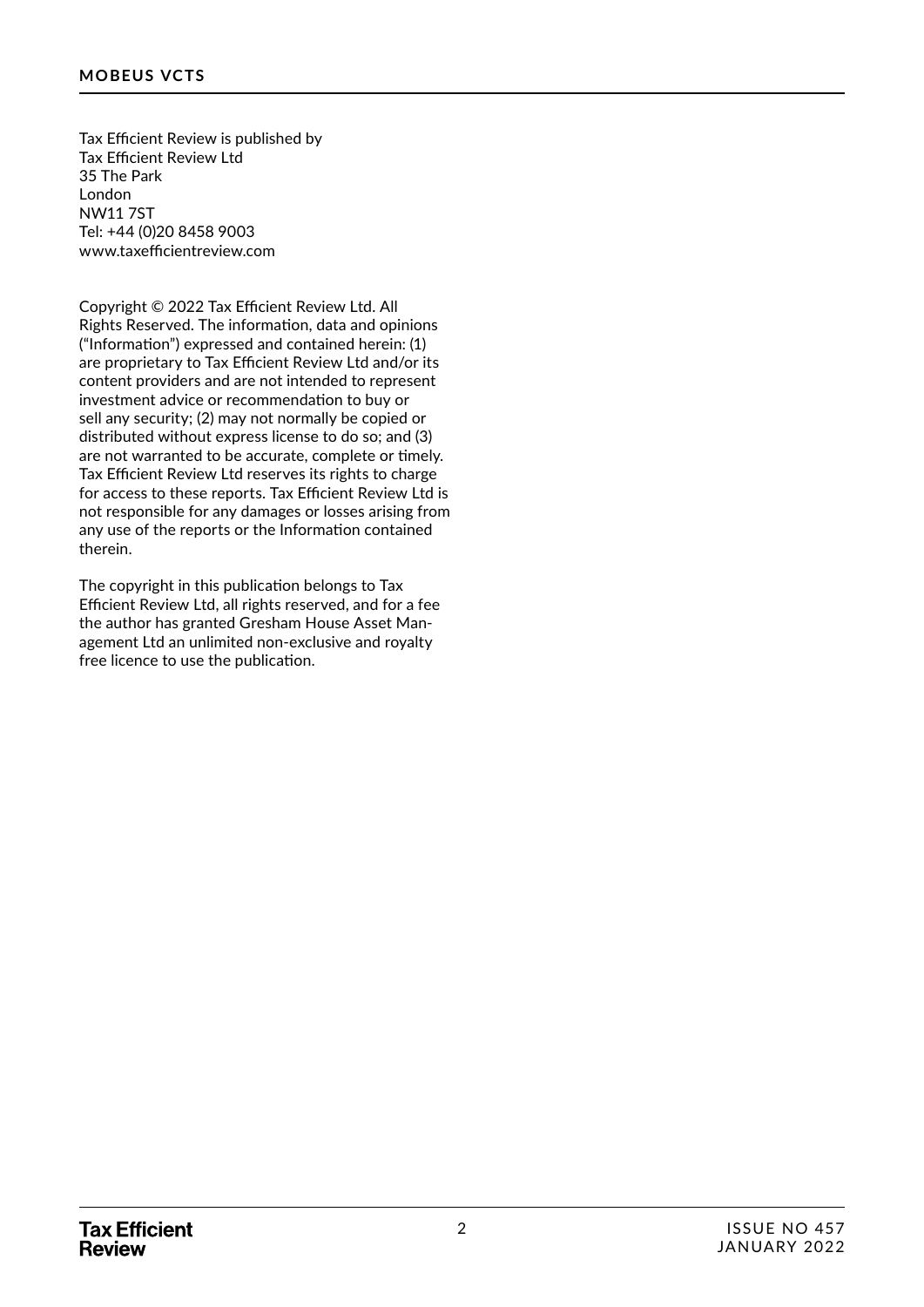### **Table of Contents**

| RISK WARNINGS AND DISCLAIMERS 4 |  |
|---------------------------------|--|
|                                 |  |
| ADDITIONAL RISK WARNINGS 4      |  |
|                                 |  |
|                                 |  |
|                                 |  |
|                                 |  |
|                                 |  |
|                                 |  |
|                                 |  |
|                                 |  |
|                                 |  |
|                                 |  |
|                                 |  |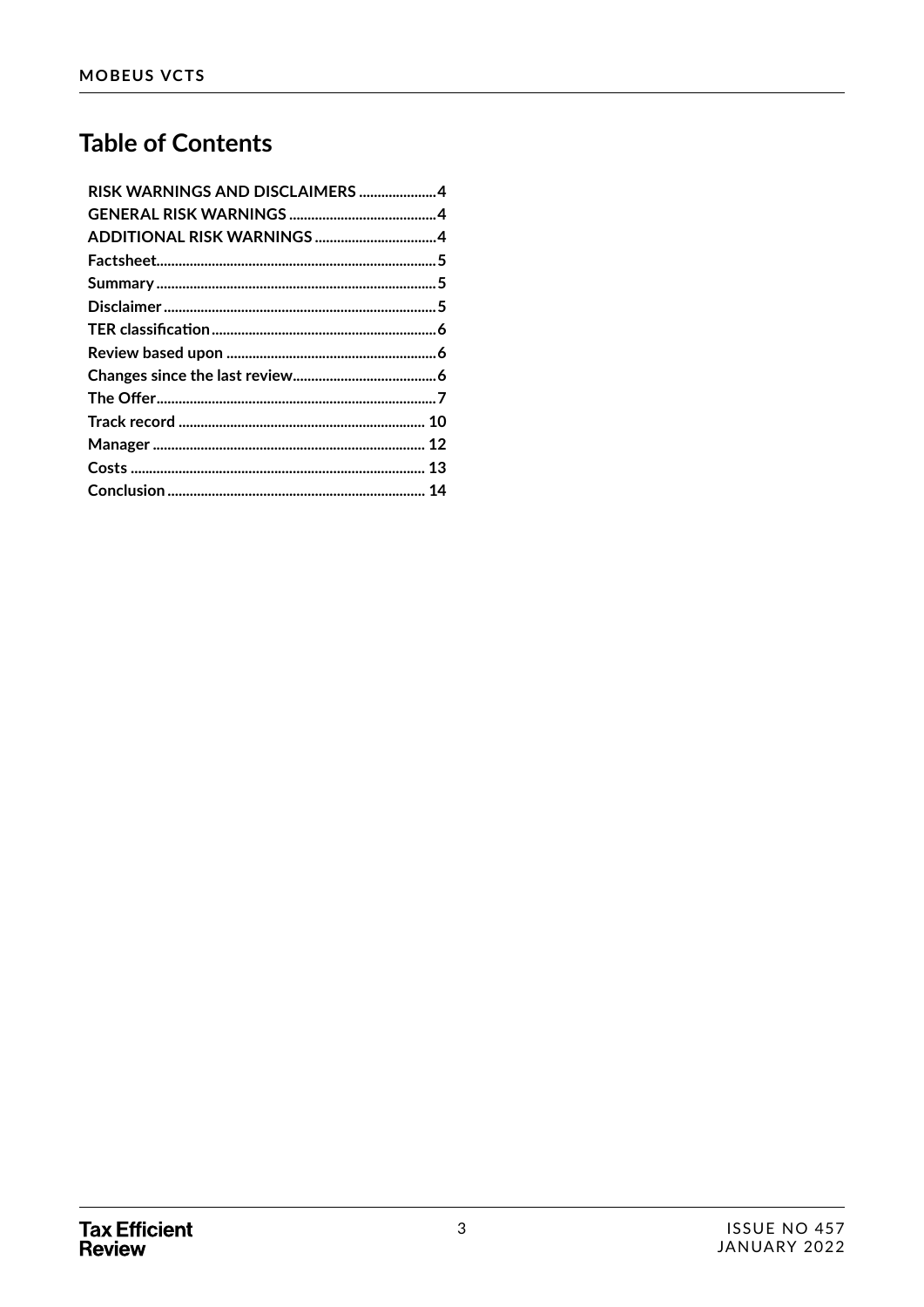### **RISK WARNINGS AND DISCLAIMERS**

This communication is provided for informational purposes only. This information does not constitute advice on investments within the meaning of Article 53 of the Financial Services and Markets Act (Regulated Activities) Order 2001. Should in- vestment advice be required this should be sought from a FCA authorised person.

Tax Efficient Review' (the "Review") is issued by Tax Efficient Review Limited ("TER"). The Review is provided for information purposes only and should not be construed as an offer of, or as solicitation of an offer to purchase, investments or investment advisory services. The investments or investment services provided by TER may not be suitable for all readers. If you have any doubts as to suitability, you should seek advice from TER. No investment or investment service mentioned in the Review amounts to a personal recommendation to any one investor.

### **GENERAL RISK WARNINGS**

Your attention is drawn to the following risk warnings which identify some of the risks associated with the investments which are mentioned in the Review:

#### Fluctuations in value of investments

The value of investments and the income from them can go down as well as up and you may not get back the amount invested.

#### **Suitability**

The investments may not be suitable for all investors and you should only invest if you understand the nature of and risks inherent in such investments and, if in doubt, you should seek professional advice before effecting any such investment.

#### Past performance

Past performance is not a guide to future performance.

#### Legislation

Changes in legislation may adversely affect the value of the investments.

#### Taxation

The levels and the bases of the reliefs from taxation

may change in the future. You should seek your own professional advice on the taxation consequences of any investment.

## **ADDITIONAL RISK WARNINGS**

### Venture capital trusts

- 1. An investment in a VCT carries a higher risk than many other forms of investment.
- 2. A VCT's shares, although listed, are likely to be difficult to realise.
- 3. You should regard an investment in a VCT as a long term investment, particularly as regards a VCT's investment objectives and policy and the five year period for which shareholders must hold their ordinary shares to retain their initial income tax reliefs.
- 4. The investments made by VCTs will normally be in companies whose securities are not publicly traded or freely marketable and may therefore be difficult to realise and investments in such companies are substantially riskier than those in larger companies.
- 5. If a VCT loses its Inland Revenue approval tax reliefs previously obtained may be lost.
- 6. No investment can made by the VCT in a company whose first commercial sale was more than 7 years prior to date of investment, except where previous State Aid Risk Finance was received by the company within 7 years (10 years for a 'knowledge intensive' company) or where a turnover test is satisfied; and
- 7. No funds received from an investment by the VCT into a company can be used to acquire another existing business or trade.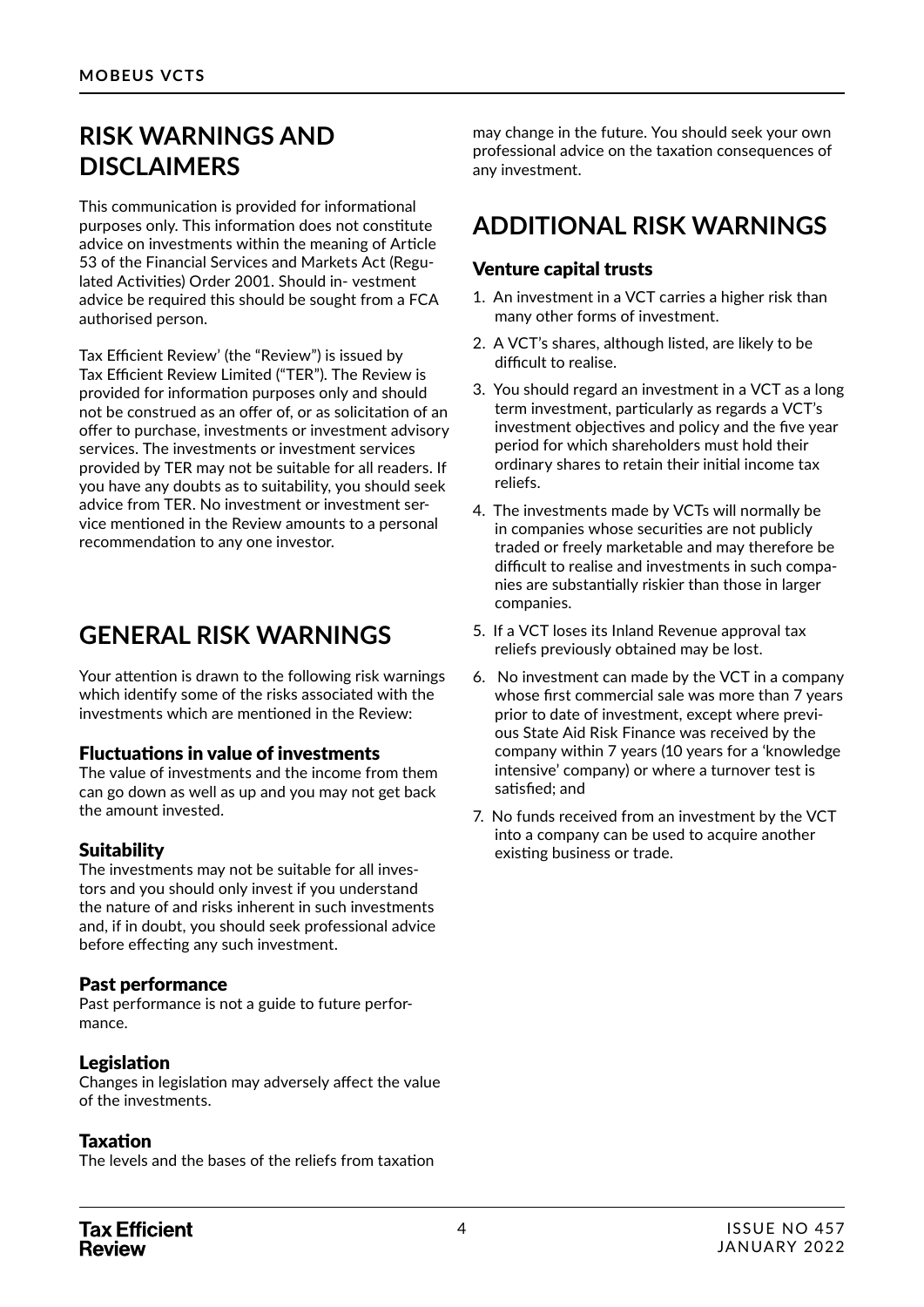### **Factsheet**

| <b>Mobeus VCTs</b> |  |
|--------------------|--|
|--------------------|--|

| Generalist VCT with track record                                                                                                                                                                     |
|------------------------------------------------------------------------------------------------------------------------------------------------------------------------------------------------------|
| £35m combined fund raising across the four Mobeus VCTs. There is a<br>combined AUM of £388m across the four Mobeus VCTs                                                                              |
| Gresham House Asset Management Ltd (previously Mobeus Equity Partners<br>LLP)                                                                                                                        |
| Howard Kennedy LLP                                                                                                                                                                                   |
| The City Partnership (UK) Ltd                                                                                                                                                                        |
| To generate tax free capital gains and regular dividend income for its share-<br>holders through a diversified portfolio of VCT qualifying unquoted invest-<br>ments across a broad range of sectors |
| <b>Portunus Investment Solutions</b>                                                                                                                                                                 |
| Cash deposits and quoted investments                                                                                                                                                                 |
| £6,000 per tax year, excluding initial adviser charges                                                                                                                                               |
| 31 March 2022 or when each individual offer becomes fully subscribed                                                                                                                                 |
| 3% maximum costs initial for direct and execution only investors, 2.5% initial<br>charge for IFA/advised investors                                                                                   |
| 2%                                                                                                                                                                                                   |
| If charged, these may be facilitated by the VCT on subscription.                                                                                                                                     |
|                                                                                                                                                                                                      |

### **Summary**

Table 1**: Tax Efficient Review summary of offering Pros and Cons**

| <b>PROs</b>                                                                                                                                                                                                 | <b>CONs</b>                                                                                                                                             |
|-------------------------------------------------------------------------------------------------------------------------------------------------------------------------------------------------------------|---------------------------------------------------------------------------------------------------------------------------------------------------------|
| Market leading VCT performance over 3, 5 and 10                                                                                                                                                             | At only £35m, this fund raising is expected to go                                                                                                       |
| years which has generated both substantial capital                                                                                                                                                          | quickly and this may leave potential investors disap-                                                                                                   |
| growth and strong dividends                                                                                                                                                                                 | pointed                                                                                                                                                 |
| Since 2017 there have been 20 exits/sales generated<br>from the investment portfolio of the Mobeus VCTs<br>and of these twenty, nineteen were profitable, with<br>£158m generated from a total cost of £91m | There is currently £106m in cash across the four VCTs,<br>which is high but Mobeus have said that this will drop<br>once the January dividends are paid |
| It is encouraging to see that this first fund raising for                                                                                                                                                   | The acquisition of the Mobeus VCTs by Gresham                                                                                                           |
| two years from Mobeus, and the first one under the                                                                                                                                                          | House, who also run the Baronsmead VCTs, will most                                                                                                      |
| new ownership structure, have not gone for a large                                                                                                                                                          | likely see some changes and movements within the                                                                                                        |
| fund raise (and it's actually smaller than the previous                                                                                                                                                     | teams over the coming year as they bed in under the                                                                                                     |
| fund raising in 2019)                                                                                                                                                                                       | one roof                                                                                                                                                |

### **Disclaimer**

This communication is provided for informational purposes only. This information does not constitute advice on investments within the meaning of Article 53 of the Financial Services and Markets Act (Regulated Activities) Order 2001. Should investment advice be required this should be sought from an FCA authorised person.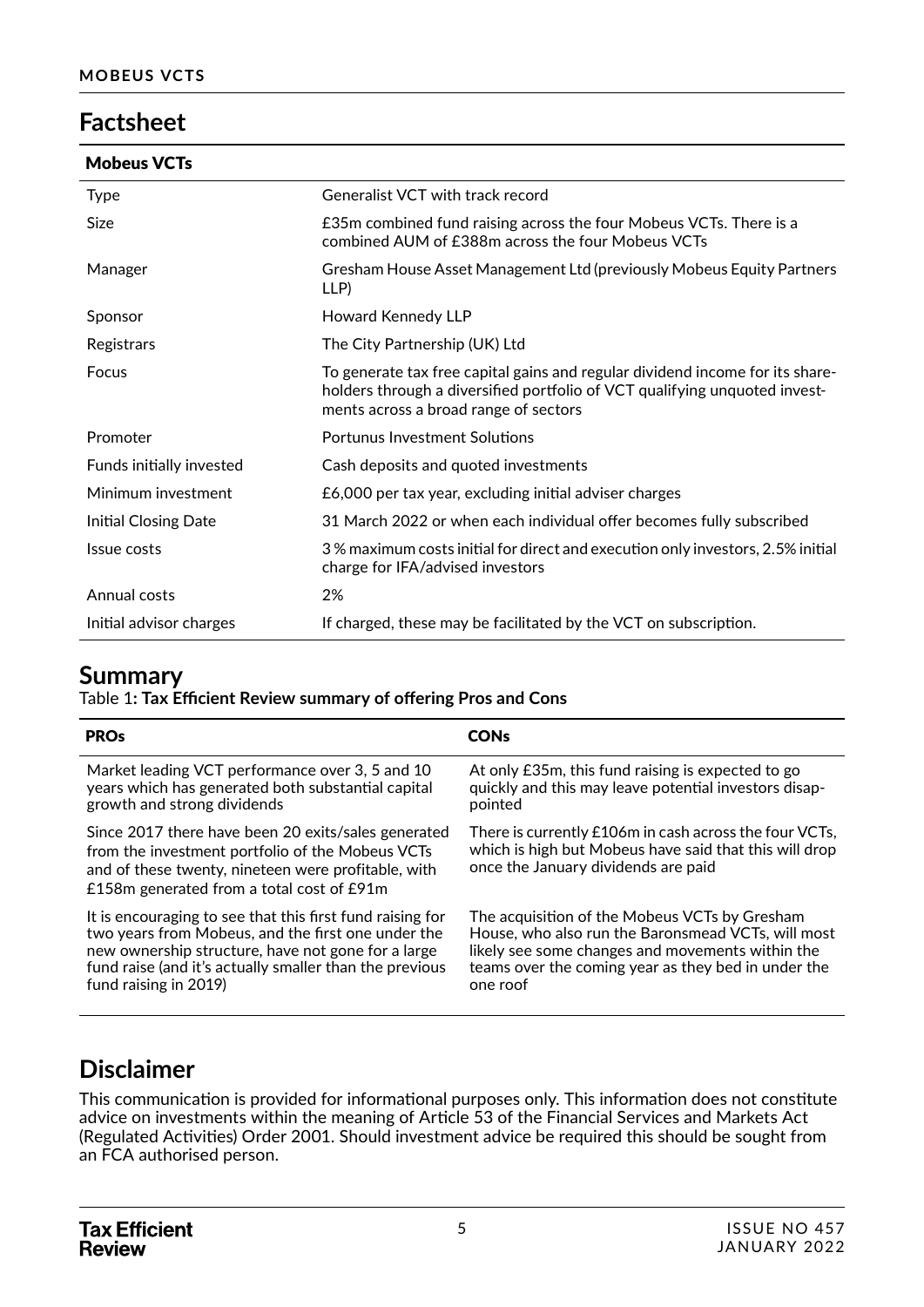### **TER classification**

TER classifies this VCT as a "Generalist VCT with track record" and Mobeus are experienced fund managers within the VCT market. The Mobeus VCTs were managed by Mobeus Equity Partners

### **Review based upon**

TER always meet with fund managers prior to a review. This review is based on those meetings, the prospectus for the Offer and data provided

until they were acquired by Gresham House Asset Management in September 2021.

by Mobeus VCT manager/ Gresham House Asset Management (Gresham House).

### **Changes since the last review**

The acquisition of the four Mobeus VCTs by Gresham House Asset Management was first announced in September 2021. Since then the Mobeus team have moved inhouse and now sit alongside the Baronsmead VCT team as well. Whilst Baronsmead undertake both AIM and unquoted VCT investments, there will be some overlap between the Baronsmead and Mobeus teams. The partners, Trevor Hope and Clive Austin, will join Bevan Duncan and Ken Wotton to become the senior management team of Gresham House's Strategic Equity division. Trevor and Clive will remain responsible for the investment, portfolio, and fund management of the Mobeus VCTs, alongside their investment and operations teams.

Mark Wignall, the long term steward of the Mobeus VCTs for over 25 years will be retained as a consultant for the VCTs.

Gresham House, with this latest acquisition have become one of the largest VCT houses in the country in recent years, and TER expect to see some rejigging of the internal teams over the coming year.

| <b>Funds</b>                           | Net assets £m    | Annual fee | Still to be invested<br>to meet VCT rules<br>£m |
|----------------------------------------|------------------|------------|-------------------------------------------------|
|                                        | <b>VCT</b> funds |            |                                                 |
| Mobeus Income & Growth VCT             | 105              | 2%         | <b>ENil</b>                                     |
| Mobeus Income & Growth 2 VCT           | 77               | 2%         | <b>ENII</b>                                     |
| Mobeus Income & Growth 4 VCT           | 87               | 2%         | <b>£Nil</b>                                     |
| Income & Growth VCT                    | 119              | 2%         | <b>ENII</b>                                     |
| <b>Baronsmead Venture Trust</b>        | 225              | 2%         | <b>ENII</b>                                     |
| <b>Baronsmead Second Venture Trust</b> | 252              | 3%         | <b>ENil</b>                                     |

#### Table 2: Gresham House funds under management as at 30 September 2021

**NON VCT funds than can co-invest with VCT Funds**

#### **TOTAL £863m** Note: For Income & Growth, 0.4% of the annual fee of 2.4% is an administration fee element and is subject to a cap of £170k per year.

**None**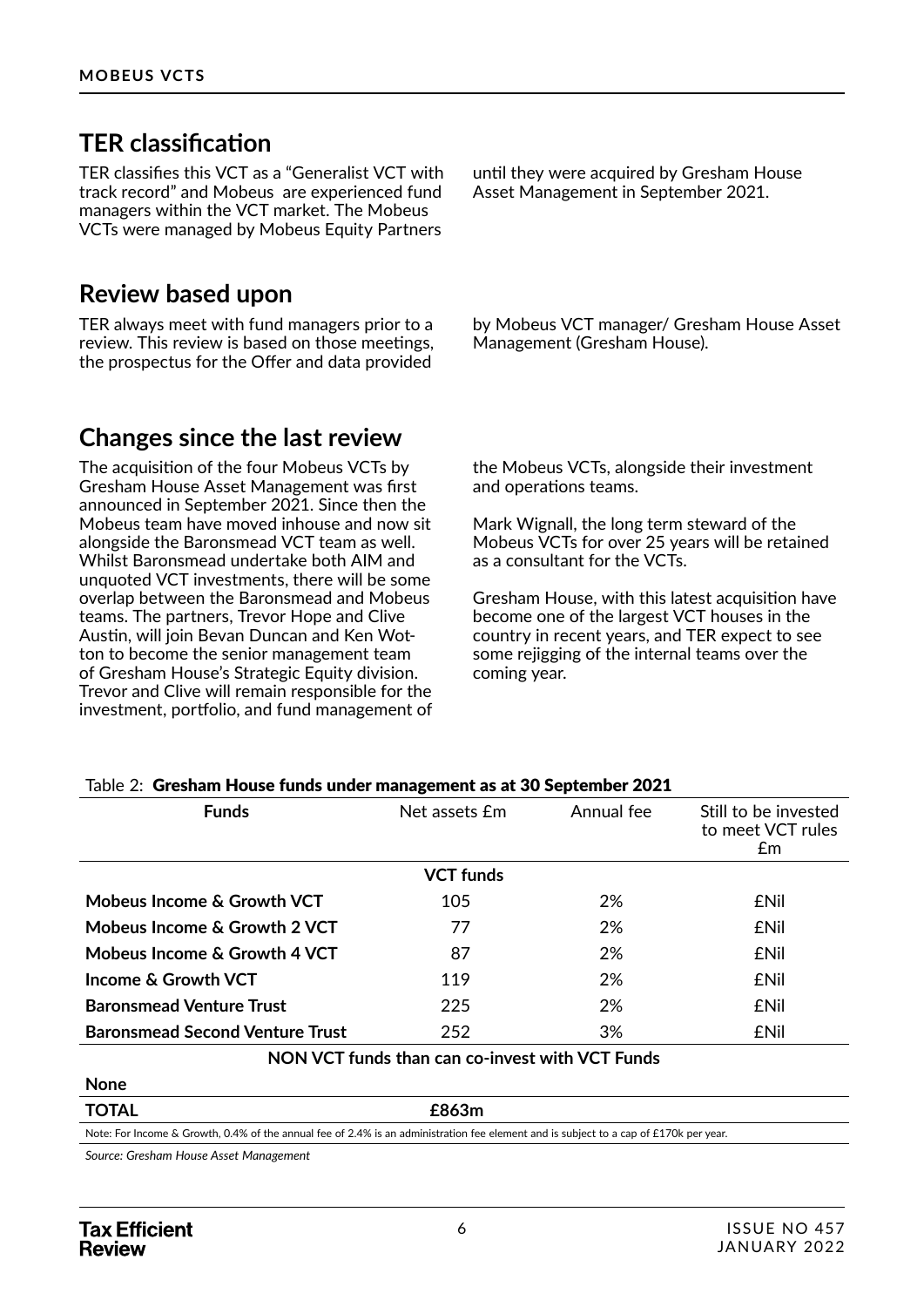### **The Offer**

This Offer is a new fund raising, and the first one for two years for the four Mobeus VCTs. It is also the first fund raising Offer following on from the acquisition of the Mobeus VCTs by Gresham House. It is encouraging to see that this fund raising is not for an "Octopus Style" £100m plus, but instead is a more manageable £35m.

There is no over-allotment facility in place and it is only for £35 million in total. The Board of each VCT has set out the amount sought as follows:

- £10m for Mobeus Income & Growth VCT ("MIG")
- £7.5m for Mobeus Income & Growth 2 VCT ("MIG2")
- £7.5m for Mobeus Income & Growth 4 VCT ("MIG4") and
- £10m for The Income & Growth VCT ("I&G")

There is no over-allotment facility and no early investor enhancement/discount. Investors should note that this offer is not linked. Under this offer, the investor can choose to invest equally across all the offers or choose how much to invest in one or more of the four VCTs. The Offers are open for the current tax year only and the Offers will close no later than 31 March 2022, unless one or more offers are fully subscribed by an earlier date.

On 30 September 2021, Mobeus Equity Partners LLP (Mobeus) completed the sale of its VCT fund and investment management business to Gresham House. Accordingly, the Mobeusadvised VCTs' investment advisory arrangements have been novated from Mobeus to Gresham House. The entire core management, investment and operational teams involved with the Mobeus VCTs have all transferred to Gresham House.

Gresham House is a specialist alternative asset manager listed on the London Stock Exchange with £4.7 billion in assets under management (at 30 June 2021). Gresham House is a specialist fund group, which has demonstrated a long-term commitment to the VCT industry with the earlier acquisition of the Baronsmead Venture Trust plc and Baronsmead Second Venture Trust plc (the Baronsmead VCTs).

The transaction combines two well known

investment and operations teams, each with more than 20 years' heritage and experience, creating a significant platform in the VCT market across over £850 million of shareholders' funds. TER have been told that going forwards, each of the Mobeus VCTs' and the Baronsmead VCTs' brands will retain their individual investment strategies to offer investors the choice of two high-quality offerings. The Mobeus VCTs will remain focused on unquoted investments, whilst the Baronsmead VCTs will continue to invest in both unquoted and public companies traded on AIM. Only time will tell how this pans out over time, but there are considerable resources within the Gresham House Group for the managers to call upon.

The four Mobeus VCTs have a combined asset base of £388 million as at 30 September 2021, and they possess the same investment strategy and with similar portfolios across the four VCTs.

Each Mobeus VCT offer is a further issue to invest into a portfolio of predominantly unquoted growth investments, as well as mature MBO investments that were made prior to the VCT investment rule change in 2015.

#### **Investment Strategy**

All the Mobeus VCTs are classified as generalist VCTs with the same investment remit across the four VCTs. Mobeus has had to adapt its approach to making qualifying investments in response to the new VCT rules introduced in November 2015 which prevented new MBO style investments (which used a combination of loan stock and equity. But this change was 6 years ago, and, as can be seen in the Track Record section of this report, the team have coped well in adapting to the rule change.

The older style MBO investments now comprise only 39% of the VCTs' investment portfolio, and this percentage will continue to reduce further over time as new money is raised and sales/exits of such investments under the previous strategy occur. But, investors can still benefit from the existing portfolio of the older style MBO investments, which is combined with more recent unquoted growth investments. All new investments will be growth investments in unquoted companies.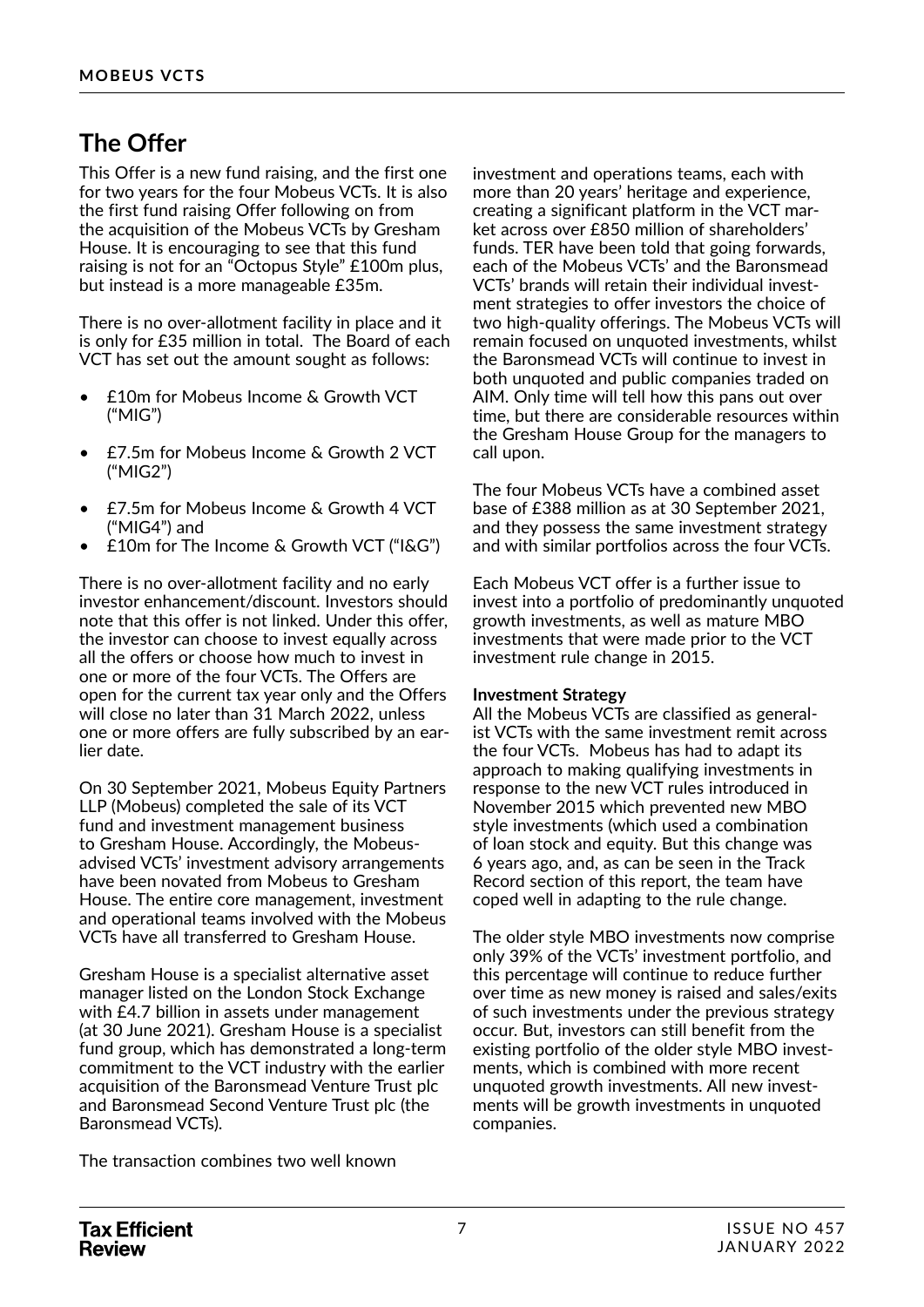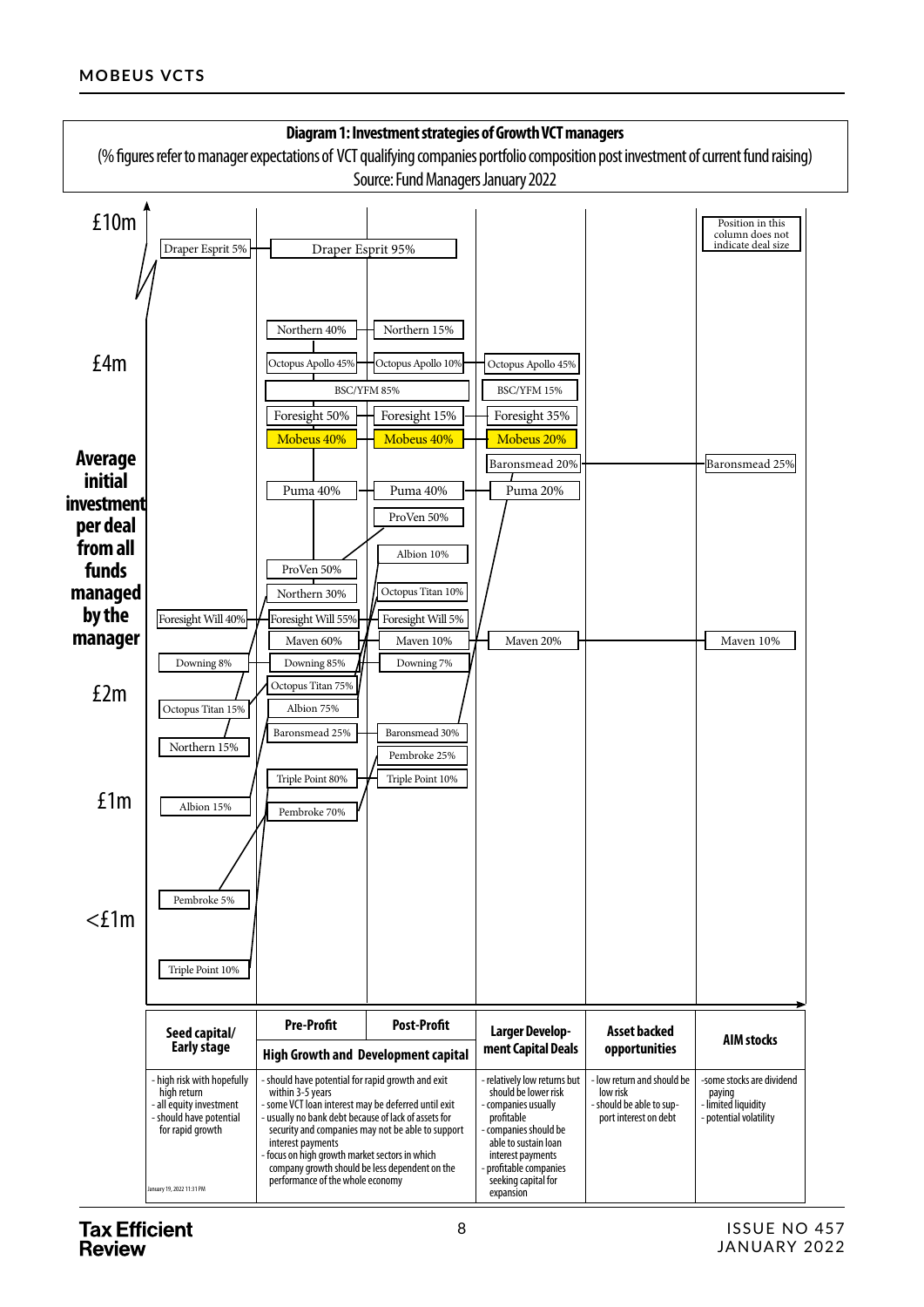Before Qualifying Investments are identified, cash is placed in liquid, low risk Money Market Funds and bank deposits. The investment strategy of each Company aims to be relatively lower risk within the overall VCT universe, while still providing the prospect of attractive returns.

The older style investments focused more on replacement capital and were directed towards larger, mainly profitable companies. These include Red Paddle, Equip and Virgin Wines.

The newer, growth orientated investments are typically revenue generating but not necessarily profitable.

The current sector split across the Mobeus VCTs is as follows:

| Retailers (e-Commerce)             | 38% |
|------------------------------------|-----|
| <b>Retailers (Traditional)</b>     | 6%  |
| <b>Industrial Support Services</b> | 14% |
| Software & Computer Services       | 25% |
| Leisure Goods                      | 5%  |
| Media                              | 5%  |
| Technology, Hardware & Equipment   | 2%  |
| Travel & Leisure                   | 2%  |
| <b>Consumer Services</b>           | 1%  |
| <b>General Industrials</b>         | 1%  |
| <b>Food Producers</b>              | 1%  |

#### **Investment Structuring**

Frequently, funds from the VCTs will be the first institutional investment in the business, where previously the business has been self-funded and/ or supported by Angel investors. Investments will be made using a range of financial structures and instruments including:

- Equity instruments which provide investor controls and protections, allowing the VCT manager significant influence over the company's plans and development;
- Debt instruments, which may provide for priority repayment when the company exits thereby reducing the downside risk of the investment; and
- Instruments which develop as the company matures, for example involving increased interest and dividend payments only once the company matures and has the capacity to pay

As an example, one of the investments made since the rule changes came in was in a very small

eight-person company (backed by Robert and Stephen Grabiner) called ""My Tutor". Mobeus invested £2m in May 2017 from the four VCTs for 19% of the company valuing the loss-making start -up (£900k loss in the year to December 2016), when the Company had revenues of £220k, at over £10m enterprise value. Post investment, following three further investment rounds (£3.6m in May 2018, £3.1m in May 2020 and £3m in August 2021), the Company has grown to £5.4m of revenue for its year to 2020 with revenues expected to double in 2021. The VCTs latest valuation of the company is at an enterprise value over £70m.

In order to provide some downside protection the investment was made in A preferred ordinary shares (a special class of ordinary shares with a liquidation and sale preference). A ''preference'' confers the right to be paid a sum equal to (or in some cases (though less common nowadays) a multiple of) the subscription amount paid by it before any of the other shareholders are paid. The My Tutor shares are participating preferred shares whereby the Mobeus VCT investment receives priority in the return of its investment capital. After this distribution other shareholders receive a 'catch-up' of an equivalent value of the investment capital received by the Mobeus VCTs and thereafter all shareholders including the Mobeus VCTs' share any remaining proceeds on a pro rata basis to their equity holding.

In some investments, depending on the commercial circumstances, Mobeus/Gresham seeks a 'fully participating preference' whereby after the investors receive their preferred shares payment amount, the remaining proceeds are distributed to all shareholders, including the investors, pro rata to their shareholding.

In order to protect the downside risk of more recent investments, the Mobeus VCTs have put in place a 'sale preference' by which the VCTs recoup their investment in a priority position in 22 of the 27 VCT investments since November 2015.

#### **Dividend and Share Buy-Back Policy**

The dividend target for the four VCTs are:

- MIG 4p per annum
- MIG2 5p per annum
- MIG4 4p per annum
- I&G 6p per annum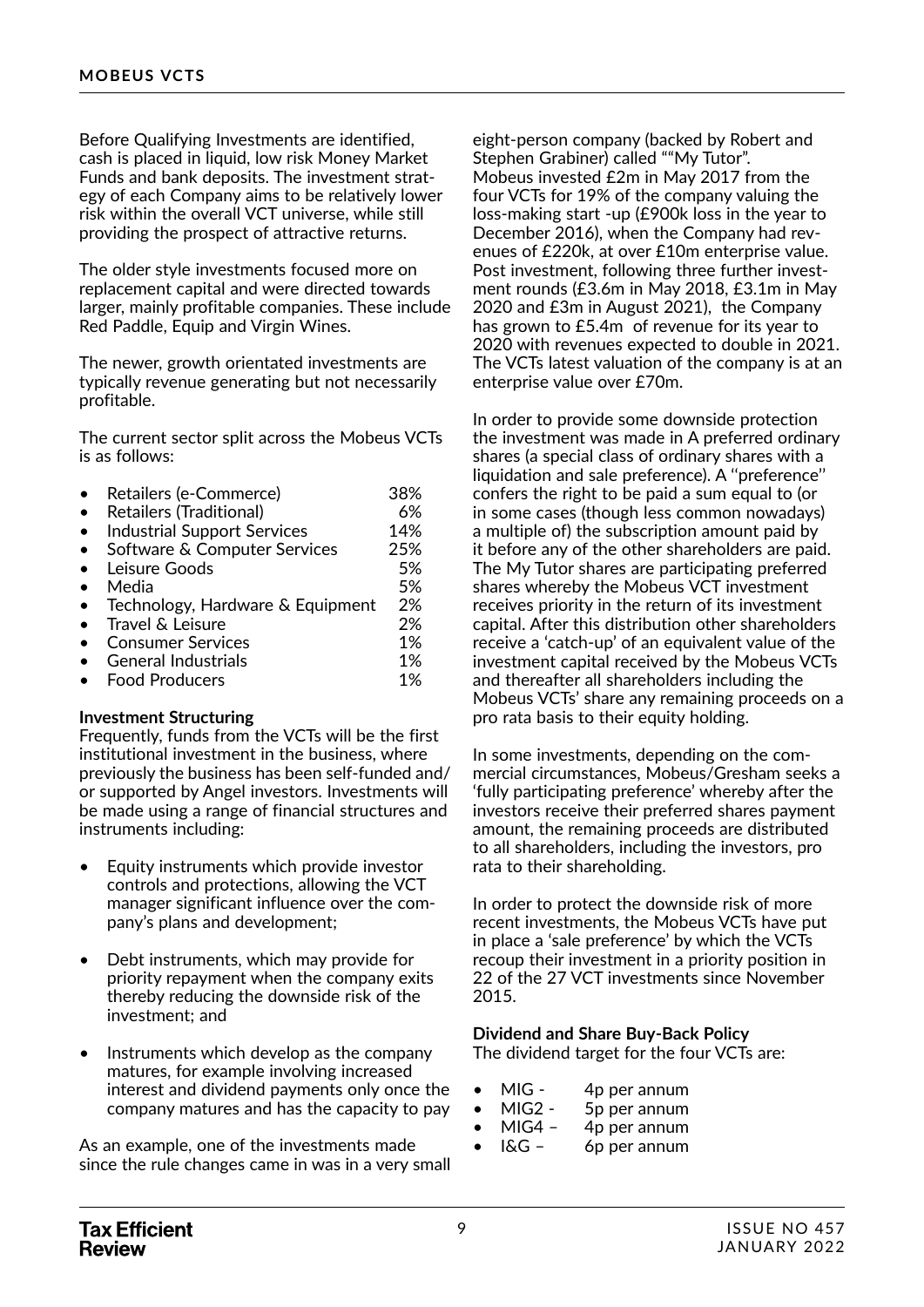For subscribers who invested in the last seven Mobeus VCT offers, this minimum dividend has been very significantly exceeded as seen in the table below.

The dividend history is a significant part of the track record, which is covered in more detail later in this report. But as can be seen in the table below, there have been a significant number of special dividends, generated from successful realisations within the portfolio.

There are also the pre-2015 MBO based investments which help to generate a more predictable level of income to help funds dividends.

| Dividends in<br>12-month period | MIG             | MIG2            | MIG4            | I&G             |
|---------------------------------|-----------------|-----------------|-----------------|-----------------|
| 2017                            | 19 <sub>p</sub> | 17p             | 28p             | 22p             |
| 2018                            | 5 <sub>p</sub>  | 9p              | 4 <sub>p</sub>  | 5.5p            |
| 2019                            | 11p             | 20 <sub>p</sub> | 19 <sub>p</sub> | 9.5p            |
| 2020                            | 15p             | 18p             | 10 <sub>p</sub> | 14p             |
| 2021                            | 5 <sub>p</sub>  | 6p              | 5 <sub>p</sub>  | 5 <sub>p</sub>  |
| Total                           | 55 <sub>p</sub> | 70p             | 66 <sub>p</sub> | 56 <sub>p</sub> |

#### **Share Buyback Policy**

The Mobeus VCTs have a policy of buying back their shares in the market for cancellation or to be held in treasury (and hence available for reissue). It is the VCTs' aim that the discount to net asset value at which shares are bought back by the Company is around 5%.

#### **Tax Efficient Review Strategy rating: 29 out of 30**

### **Track record**

Our approach to comparing track records between providers is to use 3, 5 & 10 year measures of the annual increase in total return (calculated as closing net asset value less opening net asset value plus dividends paid during the period).

The results are in Table 3 and consist of results for each provider currently fund raising and their VCTs over a 3, 5 and 10 year period. In order to reduce the data down to one figure we score each VCTs' position in the results from 1 to the total number of VCTs in the analysis (in this case 17 and lower positions are better), add them together and take an average over the three periods being measured. The results are in Table 4.

This analysis shows Mobeus VCT performance over the combination of 3, 5 and 10 years puts them clearly in first place against their Generalist VCT peer group.

The total return across the four Mobeus VCTs over 3, 5 and 10 years is highly consistent and reflects the similarity in their underlying portfolios.

The shareholders in the Mobeus VCTs should be very pleased with the long term performance which has been generated. This level of performance also shows how the Mobeus VCTs have managed to adapt to the various rule changes

over the years and still deliver superior returns to investors.

At the heart of the Mobeus's VCTs performance is a particularly strong run of cash exits from realised investments. Since 2017, Mobeus has realised twenty of its VCT investments. These twenty sales have realised total cash proceeds of £249m; a profit of £158m; against the £91m cost of the investments.

Nineteen of the twenty sales have successfully produced cash gains whilst just one generated a cash loss of £1.1m, making on average a 2.7X money multiple on twenty separate investments which has contributed to the Mobeus VCT dividends.

Other details on the unquoted portfolio are in the tables at the end of this report:

- Table 5 shows the new and follow-on investments made in the three years to end September 2021.
- Table 6 shows the sector split of the Mobeus VCT combined portfolio, with technology and consumer companies making up the majority of the investee companies. Which is in line with many of their generalist VCT peers.
- Table 7 is the breakdown of the portfolio of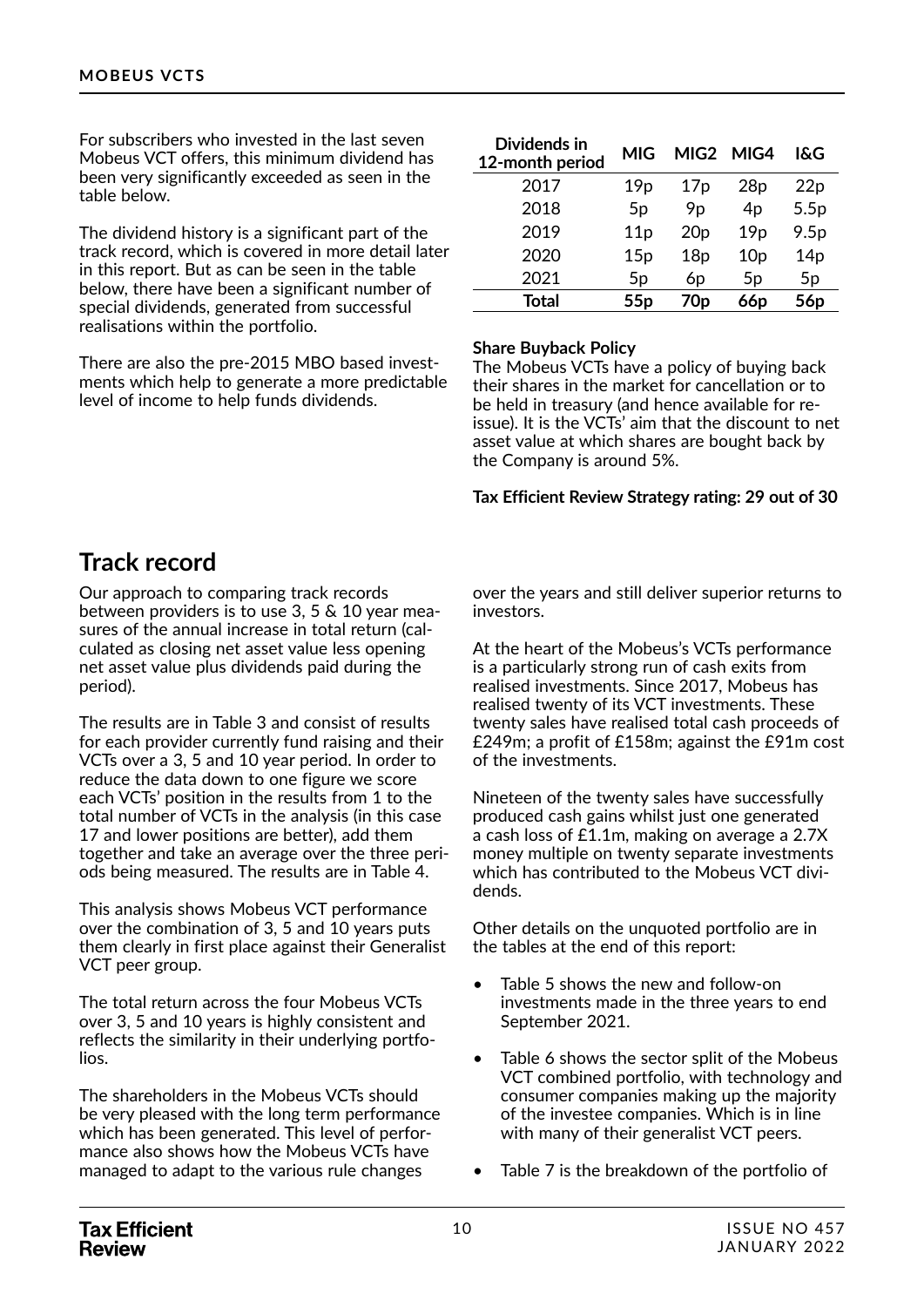| <b>VCT manager</b><br>(alphabetical<br>order) | <b>VCT</b> name                        | Data as at | <b>Annual</b><br>return<br>over<br>last 3<br>years | <b>Annual</b><br>return<br>over<br>last 5<br>years | <b>Annual</b><br>return<br>over<br>last 10<br>years |
|-----------------------------------------------|----------------------------------------|------------|----------------------------------------------------|----------------------------------------------------|-----------------------------------------------------|
| <b>ALBION</b>                                 | <b>Albion VCT</b>                      | 30/09/2021 | 4.0%                                               | 6.7%                                               | 5.4%                                                |
|                                               | Albion Technology & General VCT        | 30/09/2021 | 10.2%                                              | 10.7%                                              | 6.1%                                                |
|                                               | Kings Arms Yard VCT                    | 30/09/2021 | 7.3%                                               | 8.6%                                               | 10.9%                                               |
|                                               | Albion Development VCT                 | 30/09/2021 | 10.5%                                              | 13.1%                                              | 8.9%                                                |
|                                               | Crown Place VCT                        | 30/09/2021 | 8.4%                                               | 10.8%                                              | 8.8%                                                |
|                                               | <b>Albion Enterprise VCT</b>           | 30/09/2021 | 10.1%                                              | 12.2%                                              | 11.0%                                               |
| <b>BARONSMEAD</b>                             | <b>Baronsmead Second Venture Trust</b> | 30/11/2021 | 7.5%                                               | 5.4%                                               | 6.9%                                                |
|                                               | <b>Baronsmead Venture Trust</b>        | 30/11/2021 | 5.3%                                               | 5.3%                                               | 7.3%                                                |
| <b>BERINGEA</b>                               | ProVen Growth & Income New             | 31/08/2021 | 0.8%                                               | 3.2%                                               | 4.9%                                                |
|                                               | ProVen VCT                             | 31/08/2021 | 0.6%                                               | 4.9%                                               | 4.5%                                                |
| <b>DOWNING</b>                                | Downing FOUR VCT Generalist shares     | 30/09/2021 | $-6.8%$                                            |                                                    |                                                     |
| <b>DRAPER</b>                                 | Draper Esprit VCT                      | 30/09/2021 | 6.0%                                               | 2.2%                                               | 7.7%                                                |
| <b>FORESIGHT</b>                              | Foresight VCT                          | 30/09/2021 | 8.6%                                               | 6.5%                                               | 1.8%                                                |
| <b>MAVEN</b>                                  | Maven Income & Growth VCT 3            | 31/08/2021 | 4.7%                                               | 2.6%                                               | 5.8%                                                |
|                                               | Maven Income & Growth VCT 5            | 31/08/2021 | 4.5%                                               | 6.5%                                               | 9.4%                                                |
|                                               | Maven Income & Growth VCT              | 31/08/2021 | 3.9%                                               | 2.8%                                               | 6.4%                                                |
|                                               | Maven Income & Growth VCT 4            | 30/09/2021 | 4.8%                                               | 3.2%                                               | 4.1%                                                |
| <b>MERCIA</b>                                 | Northern 3 VCT                         | 30/09/2021 | 10.0%                                              | 6.0%                                               | 9.4%                                                |
|                                               | Northern 2 VCT                         | 30/09/2021 | 12.7%                                              | 7.3%                                               | 8.9%                                                |
|                                               | Northern Venture Trust VCT             | 30/09/2021 | 10.0%                                              | 7.0%                                               | 8.2%                                                |
| <b>MOBEUS</b>                                 | <b>Income &amp; Growth VCT</b>         | 30/09/2021 | 21.5%                                              | 11.8%                                              | 9.2%                                                |
|                                               | Mobeus Income & Growth 4 VCT           | 30/09/2021 | 21.3%                                              | 11.6%                                              | 9.7%                                                |
|                                               | <b>Mobeus Income &amp; Growth VCT</b>  | 30/09/2021 | 22.1%                                              | 13.4%                                              | 12.9%                                               |
|                                               | Mobeus Income & Growth 2 VCT           | 30/09/2021 | 17.1%                                              | 10.7%                                              | 11.9%                                               |
| <b>OCTOPUS</b>                                | Octopus Apollo VCT                     | 31/07/2021 | 7.8%                                               | 3.2%                                               | 3.1%                                                |
|                                               | Octopus Titan VCT                      | 31/07/2021 | 12.6%                                              | 9.2%                                               | 11.3%                                               |
| <b>PEMBROKE</b>                               | Pembroke VCT B share                   | 30/09/2021 | 8.6%                                               | 7.0%                                               |                                                     |
| <b>YFM</b>                                    | <b>British Smaller Companies VCT</b>   | 30/09/2021 | 13.3%                                              | 7.7%                                               | 6.3%                                                |
|                                               | <b>British Smaller Companies VCT 2</b> | 30/09/2021 | 12.4%                                              | 8.4%                                               | 6.2%                                                |

#### Table 3: Generalist VCT provider 3,5 & 10 year performance comparison

*Source: Tax Efficient Review calculation based on dividend and Net Asset Value data from public accounts Calculation: (Closing period NAV less Opening period NAV plus dividends paid in the period) divided by number of years in the period Figures do not include tax relief*

 *Report created 19/01/2022*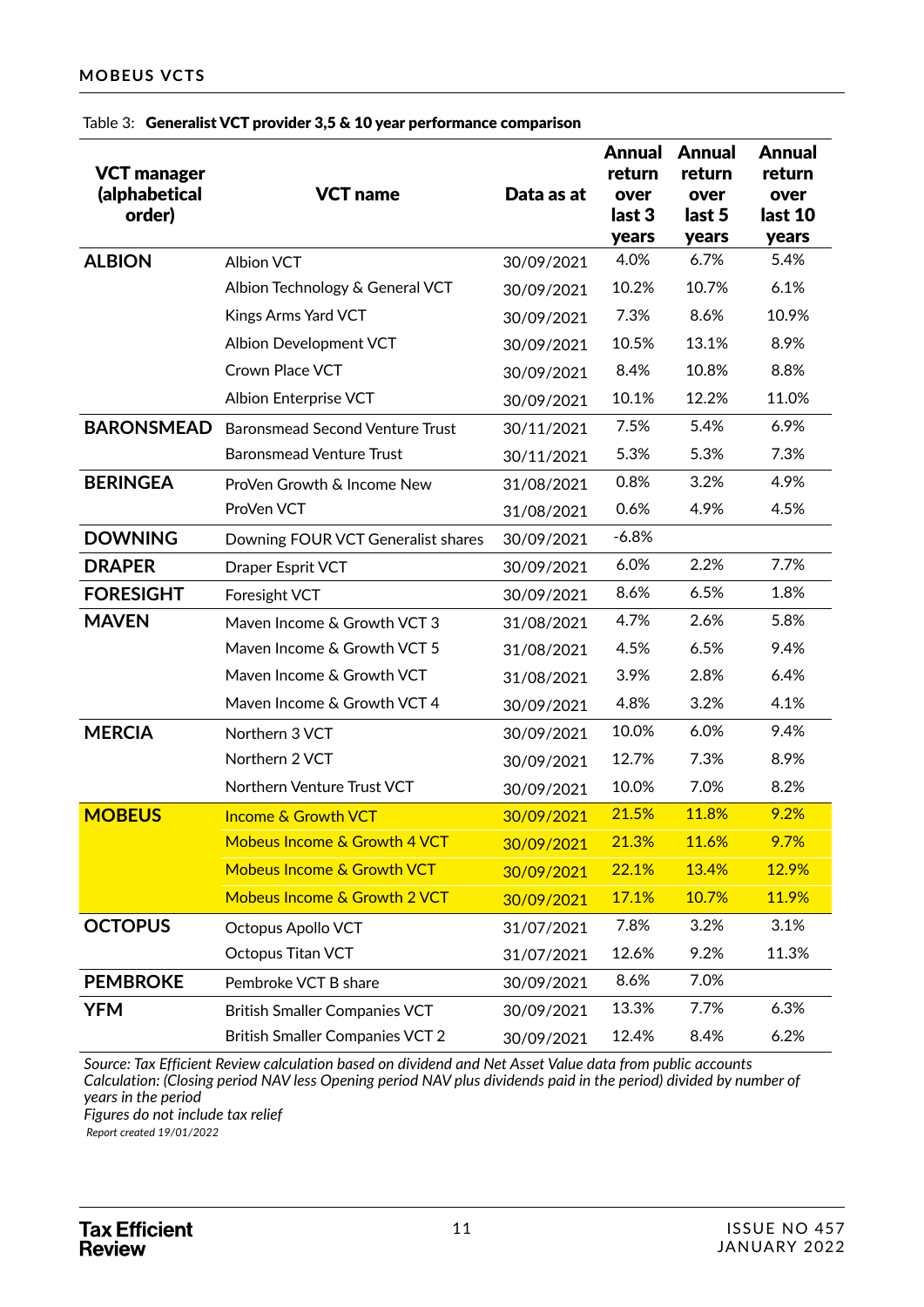| Table 4: Provider results comparison |
|--------------------------------------|
|--------------------------------------|

| <b>PROVIDER</b>   | AVERAGE SCORE BASED ON PLACE IN PEER GROUP<br>(lower is better) |
|-------------------|-----------------------------------------------------------------|
| <b>MOBEUS</b>     | $\overline{4}$                                                  |
| <b>ALBION</b>     | 11                                                              |
| MERCIA (Northern) | 12                                                              |
| <b>YFM</b>        | 13                                                              |
| <b>OCTOPUS</b>    | 15                                                              |
| <b>BARONSMEAD</b> | 19                                                              |
| <b>PEMBROKE</b>   | 19                                                              |
| <b>FORESIGHT</b>  | 20                                                              |
| <b>DRAPER</b>     | 21                                                              |
| <b>MAVEN</b>      | 22                                                              |
| <b>BERINGEA</b>   | 25                                                              |
| <b>DOWNING</b>    | 29                                                              |

*Calculation as at 19/01/2022 and based on results in Table 3. In order to reduce the data down to one figure, each VCTs' position in the Table 3 results is scored from 1 (first in the year) to the total number of VCTs in the analysis for the period (lower numbers are better), added together and then averaged over the three periods being measured*

the Mobeus VCTs by the stage of investment with the majority of the portfolio skewed towards later stage scale up businesses, with revenues over £5m per annum.

Table 8 shows the recent exits achieved in

### **Manager**

In June 2012 the fund manager, Mobeus Equity Partners LLP was formed by Matrix Private Equity Partners effecting their own MBO from Matrix Group. Three of the VCTs changed names from Matrix Income and Growth VCTs to Mobeus Income and Growth VCTs and the name of The Income and Growth VCT stayed the same.

Mobeus was formed by four private equity executives in 1998 and was one of the three managers of Mobeus Income & Growth 4 VCT (formerly TriVen VCT) and The Income & Growth VCT (formerly TriVest VCT) from inception and took over the investment mandates in their entirety in 2007 and 2008 when the other two fund managers were dropped by the boards. Each of the four Founder Partners has between 15- and 30-years private equity experience and the team are one of the most stable in VCT management, having worked together for almost 20 years. They are: Mark Wignall, Managing Partner

the past three years. There have been notable exits from companies such as Red Paddle, Access IS and Auction Technology Group.

#### **Tax Efficient Review Track Record rating: 34 out of 40**

(now consultant to Gresham House, ex MAI plc), Jonathan Gregory, Partner (retired ex Baker Tilly), Bob Henry, Partner (ex head of investment HSBC Ventures) and Mike Walker, Partner (retired, ex head of Portfolio Management Gresham Trust).

In response to the change in the VCT Regulations in 2015, a new growth investment team was formed under the leadership of Partner, Trevor Hope. This was a highly significant move by Mobeus as Hope had formerly been the Chief investment Officer for the ProVen VCTs where he had led and implemented their growth investment strategy for 12 years. Hope has now been in post at Mobeus for 6 years and made several experienced new hires including:

- Venture Partner, Matt Mead, formerly CIO at Mercia Technologies Plc.
- Jane Reoch from Panoramic Growth Equity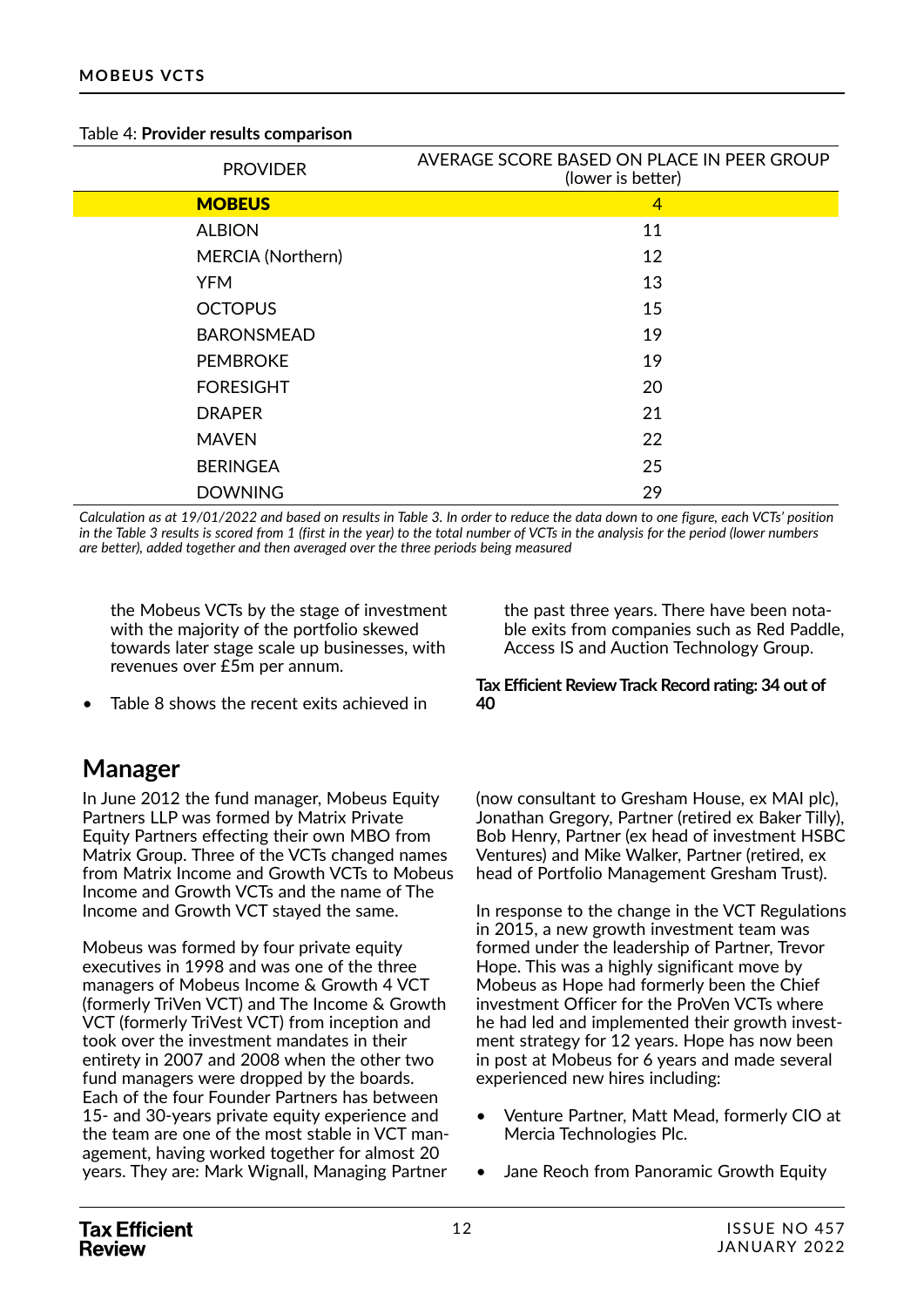• Joe Krancki, Investment Director, ex Frog Capital

The other senior members of the investment team are, Clive Austin, Partner and Head of Portfolio (ex NVM Private Equity), Greg Blin (ex Piper Private Equity), Ed Wass, Portfolio Director and formerly CIO at Catapult Ventures, Giles Whitman, Portfolio Director (ex Growth Capital Partners and YFM), Simon Bursell, Portfolio Director (ex Equity Partner) and Chris Kilroy, Investment Director (ex Mercia).

Upon acquiring Mobeus VCTs, Gresham House now manages over £800 million of private equity and has assembled a team of over 40 staff, which consists of 24 investment professionals, a specialist direct origination team, and a 12 strong support and back office. Gresham claims that the size of this team and scale of resource provides multiple contact points with companies and advisors and generates superior quantity and quality of deal flow

### **Costs**

- **• Initial costs** 2.5% for advised applications, 3% for direct application. The VCTs will facilitate adviser charging from intermediaries up to a maximum of 4.5%. There is no early investment incentive
- **• Annual management fee:** The breakdown of the annual management fees for the four Mobeus VCTs are as follows:

**MIG:** 2.0% per annum of MIG's net assets, plus an annual fixed fee of £120,000 which is subject to annual RPI increases1 (currently £134,168)

**MIG 2:** 2.0% per annum of MIG 2's net assets, plus an annual fixed fee of £104,432 which is subject to annual RPI increases1 (currently £113,589)

**MIG 4:** 2.0% per annum of MIG 4's net assets plus an annual fixed fee of £107,827 which is subject to annual RPI increases1 (currently £115,440)

**I&G:** 2.4% per annum of I&G's net assets, 0.4% of such fee being subject to an annual minimum and maximum payment of The size of the investing challenge for an investment team depends on: funds already raised and requiring investing, upcoming exits that will require reinvesting and the impact of new funds being raised. These all need to be considered within the VCT investment rules. But the team in place are of a size to handle the potential £35m fund raising and also have the resources of the Gresham House Group to call upon.

Each of the VCTs' Boards is independent of Gresham House. Mobeus say they have substantial experience of venture capital businesses and have overall responsibility for each VCT's affairs, including determining the investment policy of the relevant VCT and making investment decisions (on the advice of Mobeus/Gresham). Each Board also retains responsibility for approving both the valuations of the portfolio and the net assets of its VCT which is an important safeguard for investors.

#### **Tax Efficient Review Team rating: 18 out of 20**

#### £150,000 and £170,000 respectively

Running costs are capped at between 3.25 - 3.6% of the net asset value of the funds and are currently running significantly below these levels at between 2.34% and 2.7%

**• Performance fee:** The performance incentives are very complex and each slightly different but based around **20% of the excess above 6p,** of the annual dividends paid to shareholders.

In respect of MIG and MIG4, the performance fee will only be paid if the NAV per Share over the year relating to payment has remained at the equivalent of the initial subscription price of 100p per Share. The performance fee will be paid annually, with any cumulative shortfalls below the 6p threshold having to be made up in later years. Mobeus/Gresham inform us that they believe that all these performance incentives have become overly challenging to be meaningful.

In the case of the I&G and MIG2 schemes, subject to continued strong NAV and dividend performance, there is potential for a future payment. The I&G scheme is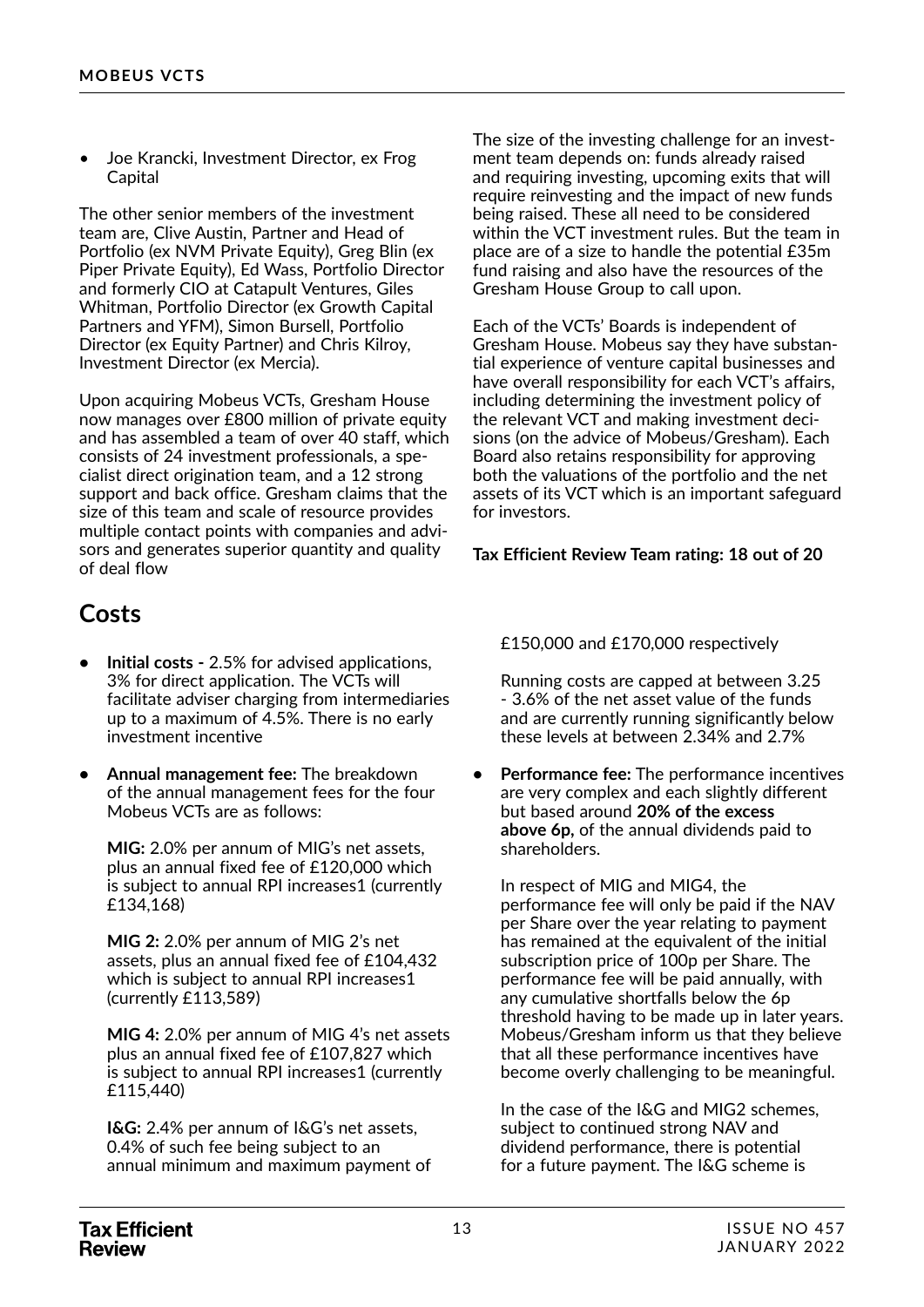based upon a total return target with the incentive fee payment being derived upon the achievement of realized gains from the portfolio. A £1m payment in respect of I&G has been accrued in its latest set of accounts.

The Manager is also entitled to an arrangement

fee, payable by each Investee Company, of approximately 2% on each investment made and is entitled to any monitoring fees in respect of the Manager's representation on the boards of Investee Companies.

**Tax Efficient Review Cost rating: 8 out of 10**

### **Conclusion**

The VCT industry is over 25 years old, and, over that time, there has been a number of rule changes over several economic cycles. Over this time, various VCTs and their managers have come and gone with mixed degrees of success. But, when we look back, there have been managers which have consistently delivered for their shareholders, but who are now moving back to allow the next generation to forge their own track records. Tim Levett at Northern, Patrick Reeve at Albion and Mark Wignall at Mobeus to name a few. All are canny investors who can look back with pride on their achievements.

These transitions have taken place over the last few years and have been done thoughtfully by these experienced managers. But what we have seen Mark Wignall execute at Mobeus is something exceptional. Mobeus had to change their investment strategy from a loan and equity MBO led strategy prior to 2015, to one of pure growth/venture capital investing. In order to do so they hired Trevor Hope from ProVen and bolstered his team. Over the past 6 years, the portfolio has transformed and now the pre-2015 investments are only 30% of the portfolio.

The track record speaks for itself. Since 2017, Mobeus has realised twenty of its VCT investments. These twenty sales have realised total cash proceeds of £249m; a profit of £158m; against the £91m cost of the investments. The four Mobeus VCTs lead the TER generalist league tables and have delivered outstanding returns to shareholder and regularly achieve double digit dividend yields. Furthermore, these returns aren't solely from one stellar win within the portfolio, but from a diverse range of successful companies.

The four Mobeus VCTs have recently been acquired by and incorporated into Gresham House, a specialist asset management house who also own the Baronsmead VCTs. Over the past three years, Gresham House have emerged as one of the largest VCT managers and time will tell how they manage the Baronsmead and Mobeus brands (which will keep their identities but will share deal flow where necessary). It is also encouraging to see the Mobeus/Gresham team have also not come out for more money each year just because they can. The previous Mobeus fund raising was in 2019, and was for a total of £58m. This fund raising is only for £35m, and any advisers considering this for their clients will need to move fast to get in, given the levels of demand for VCTs from high quality managers like Mobeus.

So it seems that Gresham House have pulled off quite a coup by acquiring the four Mobeus VCTs. Taking together the history, the stunning track record and the investment team led by Trevor Hope, TER are comfortable in awarding its highest ever rating to this Offer.

**Tax Efficient Review rating: 89 out of 100 (for a Generalist VCT with track record)**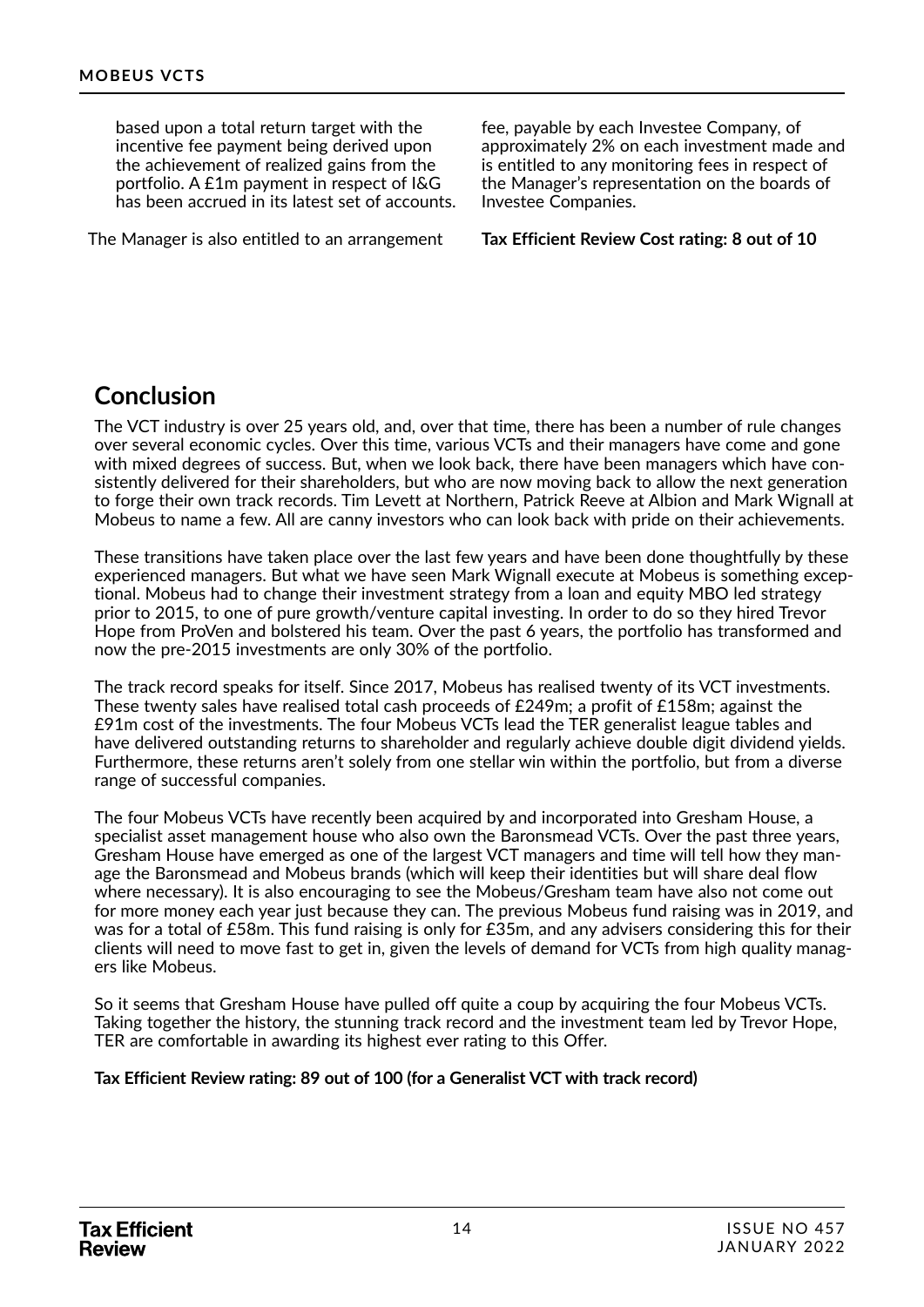| <b>Investee Company</b>  | Initial invest-<br>ment date | Initial invest-<br>ment | Follow on total | <b>Total</b> |
|--------------------------|------------------------------|-------------------------|-----------------|--------------|
|                          |                              | (E)                     | (E)             | (E)          |
| Rotageek                 | 13/08/2018                   | 2,000,000               | 2,000,000       | 4,000,000    |
| Kudos                    | 28/11/2018                   | 1,500,000               |                 | 1,500,000    |
| <b>Arkk Consulting</b>   | 13/05/2019                   | 5,000,000               | 2,150,000       | 7,150,000    |
| Parsley Box              | 22/05/2019                   | 3,000,000               | 1,223,223       | 4,223,223    |
| Active                   | 01/11/2019                   | 5,000,000               |                 | 5,000,000    |
| <b>IPV</b>               | 29/11/2019                   | 3,000,000               |                 | 3,000,000    |
| <b>Bleach</b>            | 13/12/2019                   | 2,360,000               | 500,000         | 2,860,000    |
| Bella & Duke             | 28/02/2020                   | 3,000,000               | 1,263,271       | 4,263,271    |
| Andersen EV              | 29/06/2020                   | 1,000,000               | 750,000         | 1,750,000    |
| Northern Bloc            | 22/12/2020                   | 1,500,000               |                 | 1,500,000    |
| <b>Connect Childcare</b> | 30/12/2020                   | 4,000,031               |                 | 4,000,031    |
| Vivacity                 | 18/02/2021                   | 4,199,996               |                 | 4,199,996    |
| Caledonian Leisure       | 25/03/2021                   | 1,500,015               |                 | 1,500,015    |
| Legatics                 | 22/06/2021                   | 3,000,000               |                 | 3,000,000    |
| Pets' Kitchen            | 25/06/2021                   | 2,800,000               |                 | 2,800,000    |

#### Table 5: **Mobeus new and follow on investments in last three years to 30 September 2021**

*Source: Gresham House Asset Management*

#### Table 6: **Sectors data as at 30 September 2021**

| Sector name                             | %    |  |
|-----------------------------------------|------|--|
| e-Commerce                              | 28%  |  |
| <b>Software &amp; Computer Services</b> | 18%  |  |
| <b>Industrial Support Services</b>      | 10%  |  |
| <b>Leisure Goods</b>                    | 4%   |  |
| <b>Traditional retail</b>               | 5%   |  |
| Media                                   | 3%   |  |
| Technology, Hardware & Equipment        | 1%   |  |
| Travel & Leisure                        | 1%   |  |
| <b>Consumer Services</b>                | 1%   |  |
| Cash                                    | 29%  |  |
| <b>TOTAL</b>                            | 100% |  |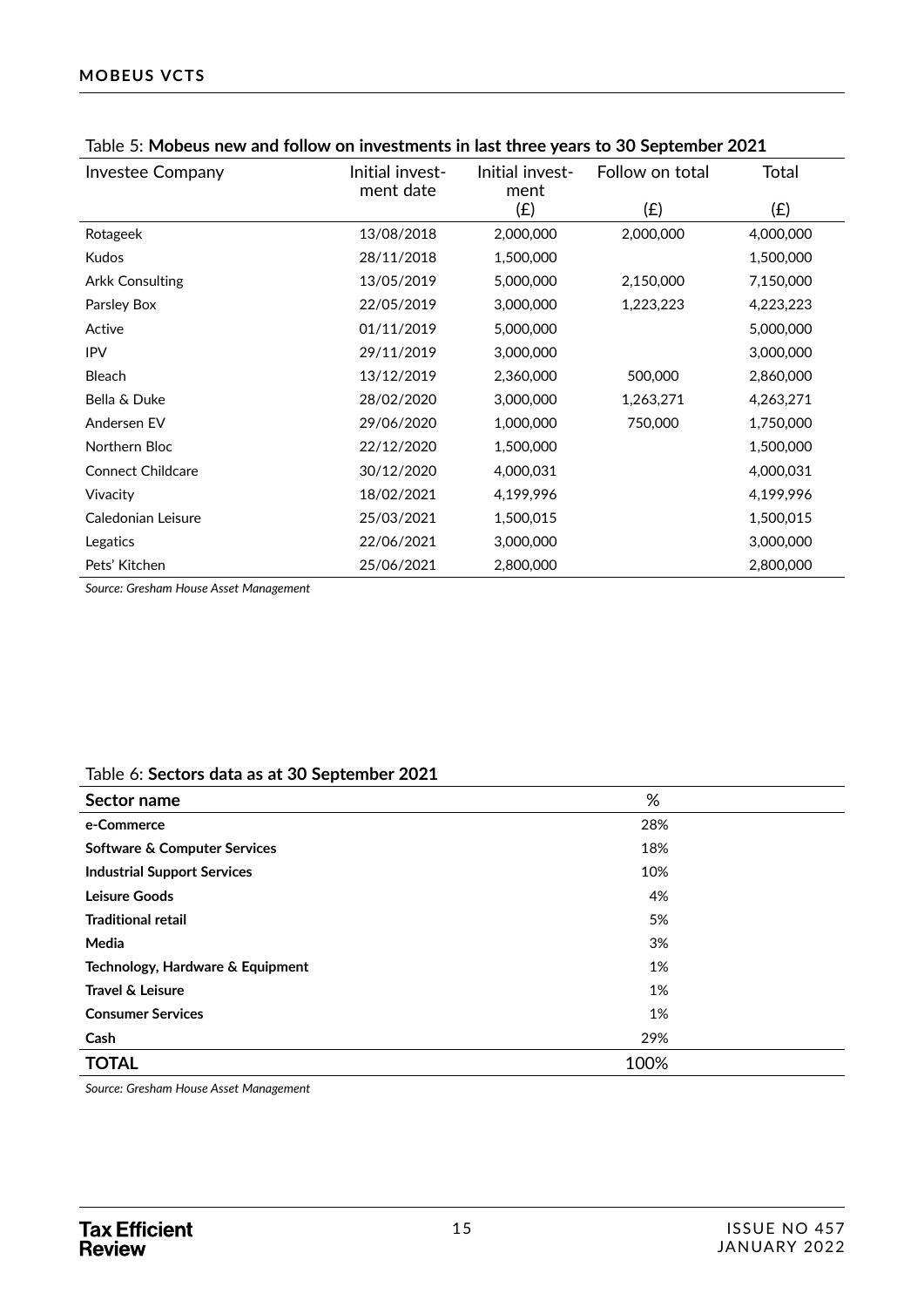| Table 7: Stage of investment by current year revenue as at 30 September 2021 |      |  |  |  |  |  |
|------------------------------------------------------------------------------|------|--|--|--|--|--|
| Early stage (revenue under $£1m$ ):                                          | 2%   |  |  |  |  |  |
| Growth (revenue £1m-£5m):                                                    | 32%  |  |  |  |  |  |
| Scale up (revenue over £5m):                                                 | 66%  |  |  |  |  |  |
| <b>TOTAL</b>                                                                 | 100% |  |  |  |  |  |

*Source: Gresham House Asset Management*

#### Table 8: **Exits - last ten exits by Mobeus VCTs, not split by VCT – 21 December 2021**

|                                                                         |            | Value                       | Valuation last four quarters £000 |                |        |        |  |  |  |  |
|-------------------------------------------------------------------------|------------|-----------------------------|-----------------------------------|----------------|--------|--------|--|--|--|--|
| <b>Company Name</b>                                                     | Exit Date  | Achieved<br>on Exit<br>£000 | most<br>recent<br>1               | $\overline{2}$ | 3      | 4      |  |  |  |  |
| Exited at or above last valuation                                       |            |                             |                                   |                |        |        |  |  |  |  |
| Vian Marketing Ltd (trading<br>as Red Paddle)                           | 01/11/2021 | 16,564                      | 14,373                            | 13,387         | 6,999  | 6,540  |  |  |  |  |
| <b>Proactive Holdings Inc.</b>                                          | 01/09/2021 | 8,317                       | 8,317                             | 8,317          | 8,317  | 8,317  |  |  |  |  |
| <b>Omega Diagnostics Group plc</b>                                      | 01/02/2021 | 1,015                       | 640                               | 770            | 414    | 75     |  |  |  |  |
| <b>Bourn Bioscience Ltd</b>                                             | 01/12/2020 | 4,337                       | 1,200                             | 925            | 1,155  | 1,875  |  |  |  |  |
| <b>Vectair Holdings Ltd</b>                                             | 01/11/2020 | 5,634                       | 5,293                             | 4,866          | 4,263  | 5,848  |  |  |  |  |
| <b>Blaze Signs Holdings Ltd</b>                                         | 01/09/2020 | 3,652                       | 2.144                             | 613            | 2,669  | 2,504  |  |  |  |  |
| Tovey Management Ltd (trad-<br>ing as Access IS)                        | 01/08/2020 | 23,719                      | 20,223                            | 15,816         | 15,910 | 13,757 |  |  |  |  |
| <b>Pattern Analytics Ltd (trading</b><br>as Biosite)                    | 01/02/2020 | 8,500                       | 8,500                             | 8,500          | 8,840  | 8,500  |  |  |  |  |
| <b>Turner Topco Ltd (trading as</b><br><b>Auction Technology Group)</b> | 01/02/2020 | 18,810                      | 13,634                            | 11,855         | 10,499 | 6,241  |  |  |  |  |
| <b>Redline Worldwide Ltd</b>                                            | 01/12/2019 | 5,077                       | 1,822                             | 1,860          | 1,869  | 2,325  |  |  |  |  |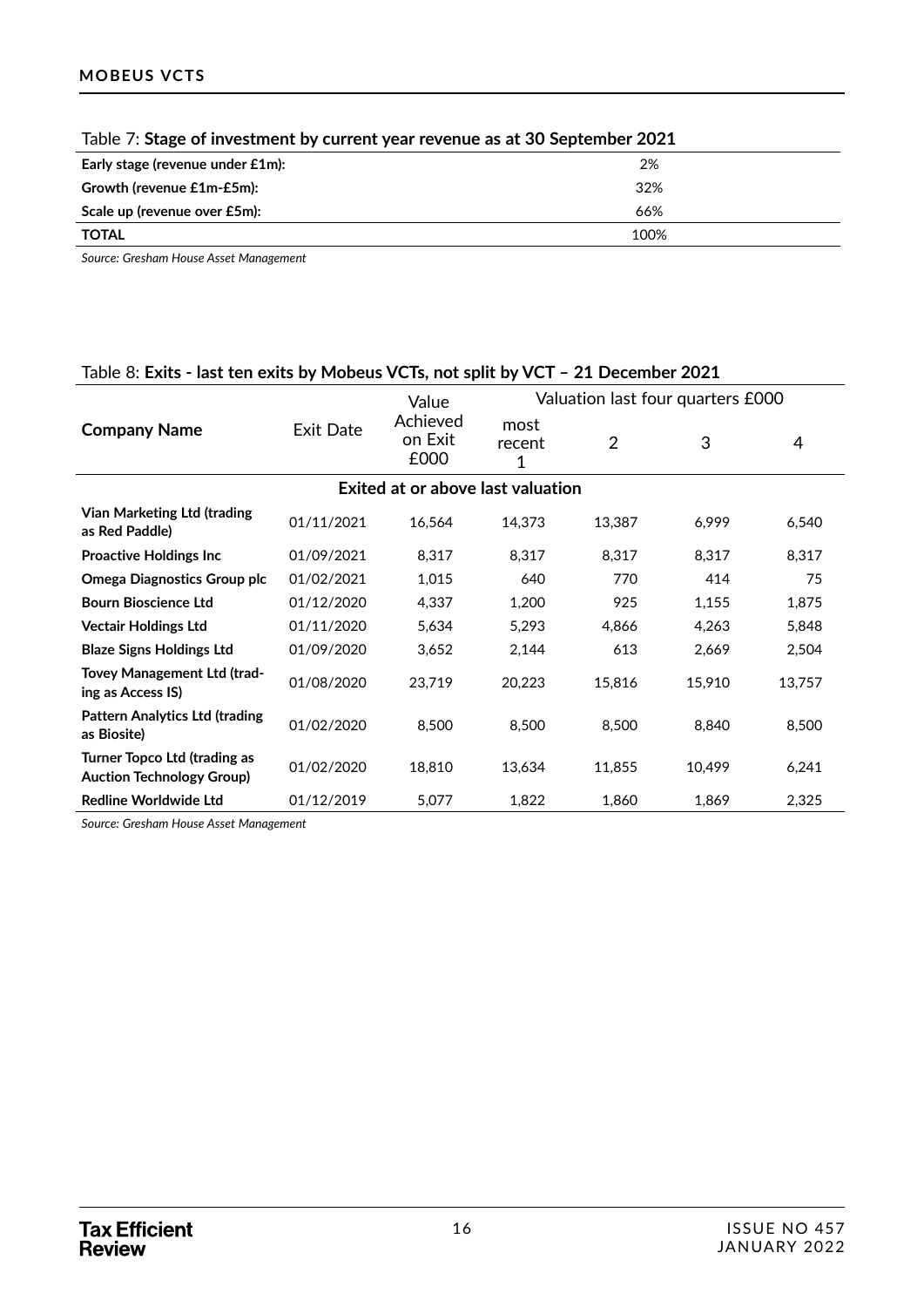#### Table 9: **Mobeus VCTs unquoted holdings as at 30.09.21 (sorted by multiple on cost)**

| <b>Investee Company</b>                                                             | Cost   | Value  | Date<br>invested | Structure of<br>investment<br>(Equity/        | <b>Industry Sector</b>                       | Stage of<br>Investment | Valuation<br>method       | Muliple<br>on cost |
|-------------------------------------------------------------------------------------|--------|--------|------------------|-----------------------------------------------|----------------------------------------------|------------------------|---------------------------|--------------------|
|                                                                                     | £000   | £000   |                  | Loan)                                         |                                              |                        |                           |                    |
| Virgin Wines UK plc                                                                 | 200    | 39,257 | <b>Nov-13</b>    | Equity                                        | e-Commerce                                   | Scale up               | Bid price<br>(AIM)        | 196.3              |
| <b>IDOX</b> plc                                                                     | 454    | 2,916  | Dec-00           | Equity                                        | Software & com-<br>puter services            | Scale up               | Bid price<br>(AIM)        | 6.4                |
| Master Removers Group (2019)<br>Limited                                             | 1,484  | 9,091  | $Dec-14$         | Equity                                        | <b>Industrial Support</b><br><b>Services</b> | Scale up               | <b>EBITDA</b><br>Multiple | 6.1                |
| Vian Marketing Limited (trading<br>as Red Paddle)                                   | 2,784  | 14,373 | Jul-15           | Equity/Loan                                   | Leisure goods                                | Scale up               | <b>EBITDA</b><br>Multiple | 5.2                |
| <b>MPB Group Limited</b>                                                            | 4,881  | 24,120 | Jun-16           | Equity with<br>preference                     | e-Commerce                                   | Scale up               | Revenue<br>Multiple       | 4.9                |
| <b>EOTH Limited</b>                                                                 | 4,450  | 17,460 | $Oct-11$         | Equity/<br>Prefs/Loan                         | Traditional retail                           | Scale up               | <b>EBITDA</b><br>Multiple | 3.9                |
| Cashfac plc                                                                         | 260    | 845    | Jul-99           | Equity                                        | Software & com-<br>puter services            | Scale up               | Bid price<br>(AIM)        | 3.3                |
| Preservica Limited                                                                  | 9,500  | 28,833 | $Dec-15$         | Equity/<br>Prefs/Loan<br>with prefer-<br>ence | Software & com-<br>puter services            | Growth                 | Revenue<br>Multiple       | 3.0                |
| Aquasium Technology Limited                                                         | 167    | 478    | Oct-01           | Equity                                        | Industrial<br>Engineering                    | Scale up               | <b>EBITDA</b><br>Multiple | 2.9                |
| My Tutorweb Limited                                                                 | 10,565 | 27,154 | May-17           | Equity with<br>preference                     | Industrial Support<br>Services               | Growth                 | Revenue<br>Multiple       | 2.6                |
| <b>Bella &amp; Duke Limited</b>                                                     | 4,263  | 10,194 | Jan-20           | Equity with<br>preference                     | e-Commerce                                   | Scale up               | Revenue<br>Multiple       | 2.4                |
| <b>End Ordinary Group Limited</b><br>(trading as Buster & Punch)                    | 6,660  | 14,548 | Mar-17           | Equity with<br>preference                     | e-Commerce                                   | Scale up               | <b>EBITDA</b><br>Multiple | 2.2                |
| <b>Data Discovery Solutions</b><br><b>Limited (trading as Active</b><br>Navigation) | 5,000  | 10,000 | Nov-19           | Equity with<br>preference                     | Software & com-<br>puter services            | Scale up               | Revenue<br>Multiple       | 2.0                |
| <b>Bleach London Holdings</b><br>Limited                                            | 2,860  | 4,370  | $Dec-19$         | Equity with<br>preference                     | e-Commerce                                   | Growth                 | Revenue<br>Multiple       | 1.5                |
| Parsley Box Group plc                                                               | 2,832  | 3,514  | May-19           | Equity                                        | e-Commerce                                   | Scale up               | Bid price<br>(AIM)        | 1.2                |
| <b>Connect Childcare Limited</b>                                                    | 4,000  | 4,805  | <b>Dec-20</b>    | Equity/Loan<br>with prefer-<br>ence           | Software & com-<br>puter services            | Growth                 | Revenue<br>Multiple       | 1.2                |
| <b>Tharstern Group Limited</b>                                                      | 4,712  | 5,407  | Jul-14           | Equity/<br>Prefs/Loan                         | Software & com-<br>puter services            | Scale up               | <b>EBITDA</b><br>Multiple | 1.1                |
| <b>Media Business Insight</b><br><b>Holdings Limited</b>                            | 11,681 | 13,378 | Jan-15           | Equity/Loan                                   | Media                                        | Scale up               | <b>EBITDA</b><br>Multiple | 1.1                |
| Northern Bloc Ice Cream<br>Limited                                                  | 1,500  | 1,607  | Dec-20           | Equity/Loan<br>with prefer-<br>ence           | <b>Food Producers</b>                        | Growth                 | Revenue<br>Multiple       | 1.1                |
| Arkk Consulting Limited (trad-<br>ing as Arkk Solutions)                            | 7,150  | 7,420  | May-19           | Equity/<br>Prefs/Loan<br>with prefer-<br>ence | Software & com-<br>puter services            | Growth                 | Revenue<br>Multiple       | 1.0                |
| <b>Vivacity Labs Limited</b>                                                        | 4,200  | 4,200  | Feb-21           | Equity with<br>preference                     | Technology, hard-<br>ware & equipment        | Growth                 | Revenue<br>Multiple       | 1.0                |
| <b>IPV Limited</b>                                                                  | 3,000  | 3,000  | Nov-19           | Equity with<br>preference                     | Software & com-<br>puter services            | Growth                 | Revenue<br>Multiple       | 1.0                |
| <b>Legatics Limited</b>                                                             | 3,000  | 3,000  | Jun-21           | Equity with<br>preference                     | Software & com-<br>puter services            | Early Stage            | Revenue<br>Multiple       | $1.0$              |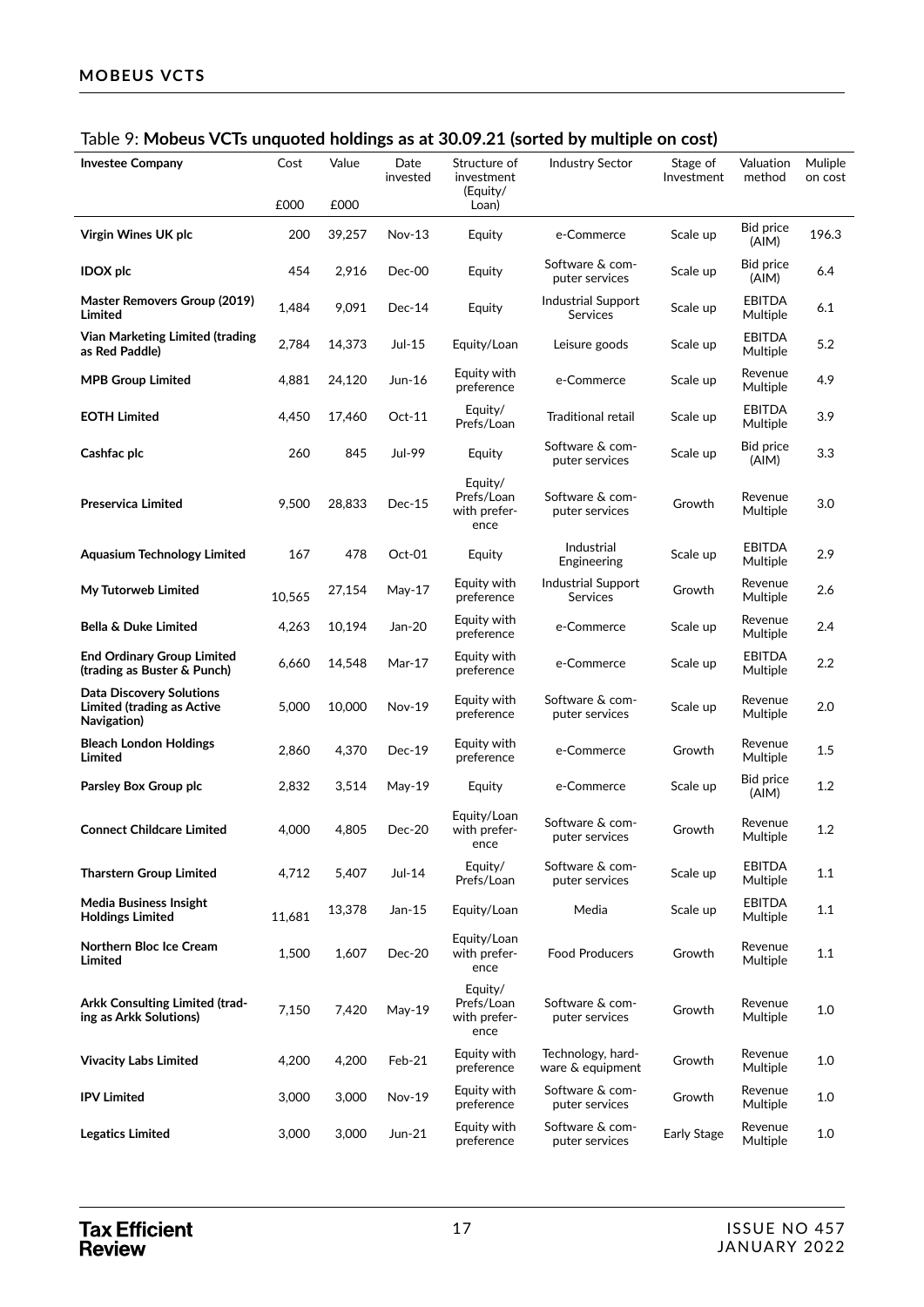| 2. Mobels vers and accent normality<br><b>Investee Company</b>                            | Cost   | Value                    | Date<br>invested | Structure of<br>investment          | $\frac{1}{2}$ at 00.07.21 (30) today matriple on cost<br><b>Industry Sector</b> | Stage of<br>Investment | Valuation<br>method               | Muliple<br>on cost |
|-------------------------------------------------------------------------------------------|--------|--------------------------|------------------|-------------------------------------|---------------------------------------------------------------------------------|------------------------|-----------------------------------|--------------------|
|                                                                                           | £000   | £000                     |                  | (Equity/<br>Loan)                   |                                                                                 |                        |                                   |                    |
| Pets' Kitchen Limited (trading<br>as Vet's Klinic)                                        | 2,800  | 2,800                    | Jun-21           | Equity/Loan<br>with prefer-<br>ence | <b>Consumer services</b>                                                        | Growth                 | Cost                              | $1.0$              |
| Caledonian Leisure Limited                                                                | 1,500  | 1,500                    | Mar-21           | Equity/Loan<br>with prefer-<br>ence | Travel & leisure                                                                | Early Stage            | Cost                              | 1.0                |
| <b>Manufacturing Services</b><br>Investment Limited (trading as<br><b>Wetsuit Outlet)</b> | 10,000 | 9,992                    | Jul-17           | Equity/Loan<br>with prefer-<br>ence | e-Commerce                                                                      | Scale up               | <b>EBITDA</b><br>Multiple         | 1.0                |
| <b>Rota Geek Limited</b>                                                                  | 4,000  | 3,077                    | Aug-18           | Equity with<br>preference           | Software & com-<br>puter services                                               | Growth                 | Revenue<br>Multiple               | 0.8                |
| Spanish Restaurant Group<br>Limited (trading as Tapas<br><b>Revolution</b> )              | 5,250  | 3,153                    | Jan-17           | Equity/Loan<br>with prefer-<br>ence | Travel & leisure                                                                | Scale up               | Site<br><b>EBITDA</b><br>Multiple | 0.6                |
| Muller EV Limited (trading as<br>Andersen EV)                                             | 1,750  | 1,000                    | Jun-20           | Equity with<br>preference           | Technology, hard-<br>ware & equipment                                           | Early Stage            | Cost less<br>Provision            | 0.6                |
| <b>Kudos Innovations Limited</b>                                                          | 1,500  | 636                      | Nov-18           | Equity with<br>preference           | Software & com-<br>puter services                                               | Early Stage            | Revenue<br>Multiple               | 0.4                |
| <b>CGI Creative Graphics</b><br><b>International Limited</b>                              | 6,201  | 1,873                    | Jun-14           | Equity/<br>Prefs/Loan               | General industrials                                                             | Scale up               | <b>EBITDA</b><br>Multiple         | 0.3                |
| <b>RDL Corporation Limited</b>                                                            | 5,000  | 1,117                    | $Oct-10$         | Equity/<br>Prefs/Loan               | <b>Industrial Support</b><br>Services                                           | Scale up               | <b>EBITDA</b><br>Multiple         | 0.2                |
| <b>Sift Limited</b>                                                                       | 135    | 29                       | Oct-00           | Equity                              | Media                                                                           | Growth                 | <b>EBITDA</b><br>Multiple         | 0.2                |
| Jablite Holdings Limited (in<br>members' voluntary liquidation)                           | 1,658  | 219                      | Apr-15           | Equity/<br>Prefs/Loan               | Construction &<br>materials                                                     | Scale up               | Cost less<br>Provision            | 0.1                |
| <b>Corero Network Security plc</b>                                                        | 600    | 10                       | Jan-06           | Equity                              | Software & com-<br>puter services                                               | Scale up               | Bid price<br>(AIM)                | 0.0                |
| Veritek Global Holdings Limited                                                           | 6,923  | $\overline{\phantom{a}}$ | Jul-13           | Equity/<br>Prefs/Loan               | Industrial Support<br>Services                                                  | Scale up               | <b>EBITDA</b><br>Multiple         | 0.0                |
| Racoon International Group<br>Limited                                                     | 3,399  |                          | Dec-06           | Equity/Loan                         | Personal goods                                                                  | Growth                 | Cost less<br>Provision            | 0.0                |
| <b>BookingTek Limited</b>                                                                 | 2,500  |                          | $Oct-16$         | Equity                              | Software & com-<br>puter services                                               | Early Stage            | Cost less<br>Provision            | 0.0                |
| Prefcap Limited                                                                           | 255    |                          | Mar-01           | Equity                              | <b>Industrial Support</b><br>Services                                           | Not trading            | Cost less<br>Provision            | 0.0                |
| Oakheath Limited (formerly<br>Super Carers) (in members' vol-<br>untary liquidation)      | 2,100  |                          | Mar-18           | Equity                              | <b>Consumer services</b>                                                        | Not trading            | Cost less<br>Provision            | 0.0                |
| <b>CB Imports Group Limited (in</b><br>members' voluntary liquidation)                    | 700    |                          | Dec-09           | Equity                              | <b>Traditional retail</b>                                                       | Not trading            | Cost less<br>Provision            | 0.0                |
| <b>Biomer Technology Limited</b>                                                          | 137    |                          | Mar-03           | Equity                              | Medical Equipment<br>& Services                                                 | Early Stage            | Cost less<br>Provision            | 0.0                |
| <b>Nexxtdrive Limited</b>                                                                 | 487    |                          | Oct-06           | Equity                              | Industrial<br>Engineering                                                       | Not trading            | Cost less<br>Provision            | 0.0                |
| Oxonica Limited                                                                           | 2,525  |                          | <b>Jul-05</b>    | Equity                              | Industrial Support<br><b>Services</b>                                           | Not trading            | Cost less<br>Provision            | 0.0                |
| <b>TOTALS</b>                                                                             | £155m  | £275m                    |                  |                                     |                                                                                 |                        |                                   |                    |